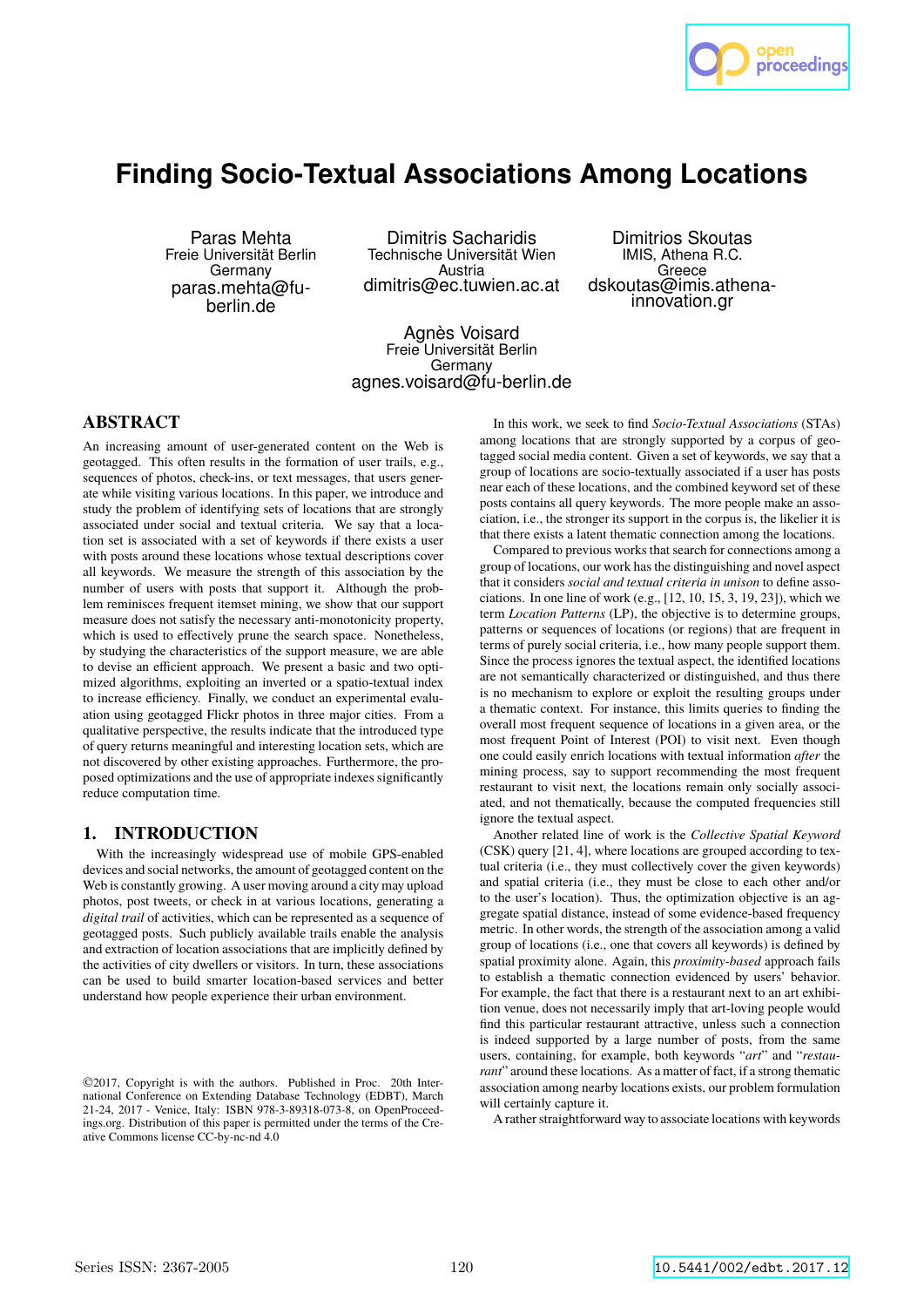**Table 1: Categorization of Existing Work and Ours**

| <b>Line of Work</b>                            | <b>Information Exploited Optimization</b> |                               |          |                  |
|------------------------------------------------|-------------------------------------------|-------------------------------|----------|------------------|
|                                                |                                           | <b>Spatial Textual Social</b> |          | <b>Objective</b> |
| Location Patterns (LP) [3, 10, 12, 15, 19, 23] | $\times$                                  |                               | ×        | frequency        |
| Collective Spatial Keyword (CSK) [4, 21]       | $\times$                                  | ×                             |          | proximity        |
| Aggregate Popularity (AP)                      | $\times$                                  | $\times$                      | ×        | popularity       |
| Socio-Textual Associations (STA)               | $\times$                                  | $\times$                      | $\times$ | frequency        |

according to users' behavior is based on rank aggregation [8]. For each keyword, consider a ranking of locations according to the keyword popularity, i.e., the number of posts that contain it. Then, to derive a group of locations that is most associated with a set of keywords, one can simply collect the most popular location for each keyword. This approach, which we call *Aggregate Popularity* (AP), has the advantage that individual locations are strongly associated with their respective keywords, but the location set as a whole may lack a strong socio-textual association. Indeed, each location may be popular for a different type of users, hence there may be no significantly sized population for which all these locations are popular. Exactly as in the case of proximity-based associations, if a strong thematic association among popular locations exists, our socio-textual approach will discover it.

Another differentiating trait of our work is that we consider the textual information that is included in the posts themselves, and do not rely on an external categorization of locations or POIs. The reason is that we seek to exploit the *wisdom of the crowd* to also determine textual relevance, in addition to quantify the strength of derived associations. Nonetheless, our methods can be readily adapted to take into account external textual descriptions as well.

To better frame our contribution with respect to previous works, Table 1 summarizes all approaches according to the type of information they exploit, i.e., spatial, textual, or social (user id), as well as the objective they optimize for. Mining location patterns does not exploit textual information, and seeks for groups of locations that maximize the frequency with which they co-appear among users' trails. On the other hand, collective spatial keyword queries ignore the social aspect, and look for location sets that maximize their proximity (to each other and/or a target location) subject to the constraint that they cover given keywords. An approach based on aggregating popularity considers all types of information available, and strives to include locations that are individually popular for some keyword and collectively cover given keywords. Our work also considers all types of information, but optimizes for a frequency metric that counts co-appearances of locations under a certain theme/topic/context, which is defined by the given keywords.

As an example, consider a search for locations in Berlin using the keywords "*wall*", "*art*" and "*restaurant*". Figure 1 depicts the results returned by different alternative approaches for combining locations to satisfy these keywords. Our socio-textual based approach returns the following location set as the top result (starshaped markers):  $\langle$  "East Side Gallery", "Hackescher Markt"  $\rangle$ . The former is a portion of the Berlin wall covered with paintings, hence hosting many posts with the keywords "*wall*" and "*art*". The latter is a popular square in the city center, hosting also a series of restaurants frequently visited by tourists and travelers. As it turns out, these locations are neither the most popular ones for each individual keyword (see locations with circle-shaped markers, returned by the AP approach) nor close to each other. Yet, they reveal an interesting association, hinting to the fact that many travelers that have visited or plan to visit the Wall, being interested in art, tend to also prefer restaurants located at Hackescher Markt.

Furthermore, a search based on CSK identified around 350 singleton locations, for which there exists at least one user with posts



**Figure 1: Example of location sets retrieved for keywords "***wall***", "***art***" and "***restaurant***" in Berlin.**

containing all query keywords. One of these results is illustrated in Figure 1 (square-shaped marker). It is not straightforward how to select the best among these results; in fact, several of them may even be due to outliers or noise, which are inherent to crowdsourced content. Since a CSK query does not take frequency into account, it is better suited for cases where the query terms refer to (curated) POI categories, while being error prone and sensitive to outliers when searching on raw tags. On the other hand, the top result based on AP consists of Brandenburg Gate (for "*wall*"), a famous monument close to where the Berlin wall used to pass; the intersection of Gneisenaustr. and Mehringdamm streets (for "*restaurant*"), a place with many popular restaurants; and Stattbad Wedding (for "*art*"), a former well-known art venue. Each of these locations is popular for the respective query keyword, but they do not represent any strong shared interest between the people visiting them.

Existing algorithms for related problems cannot be used to extract socio-textual associations. Although our problem seems similar to mining frequent location patterns, the requirement for the locations to collectively cover certain keywords significantly complicates the problem, as we discuss in Section 4. Specifically, our notion of support (frequency) for a location set *does not exhibit the antimonotonicity property* necessary to apply an Apriori-like algorithm [1]. Briefly, such a property would allow for early pruning of location sets that cannot be extended to produce valid results. Practically, the implication is that a naïve algorithm for even a relatively small-sized city-level dataset, with around 20,000 distinct locations, would need to investigate more than  $10^{13}$  sets of three locations.

Nevertheless, by studying the problem characteristics, we are able to introduce a weaker notion of support that (1) exhibits antimonotonicity, and (2) is an upper bound on the actual support of location sets. Armed with these two properties, we then introduce a methodology to efficiently identify location sets with strong socio-textual associations. Moreover, we study three different implementations of this methodology, each having its own merits. In the simplest, we assume that no pre-processing is allowed and that no index structure is available. We then present a method based on a simple off-the-shelf inverted index, and demonstrate how it can significantly speed up processing. The only caveat is that the association of locations with nearby posts is assumed to be known beforehand. Finally, leveraging the recent advances in spatio-textual indices, we devise an algorithm that exploits their general functionality. In particular, we consider the state-of-the-art  $I^3$  index [22], which we also extend further to derive an even faster approach. Compared to the inverted index approach, the spatio-textual index methods allow to define the association of locations with nearby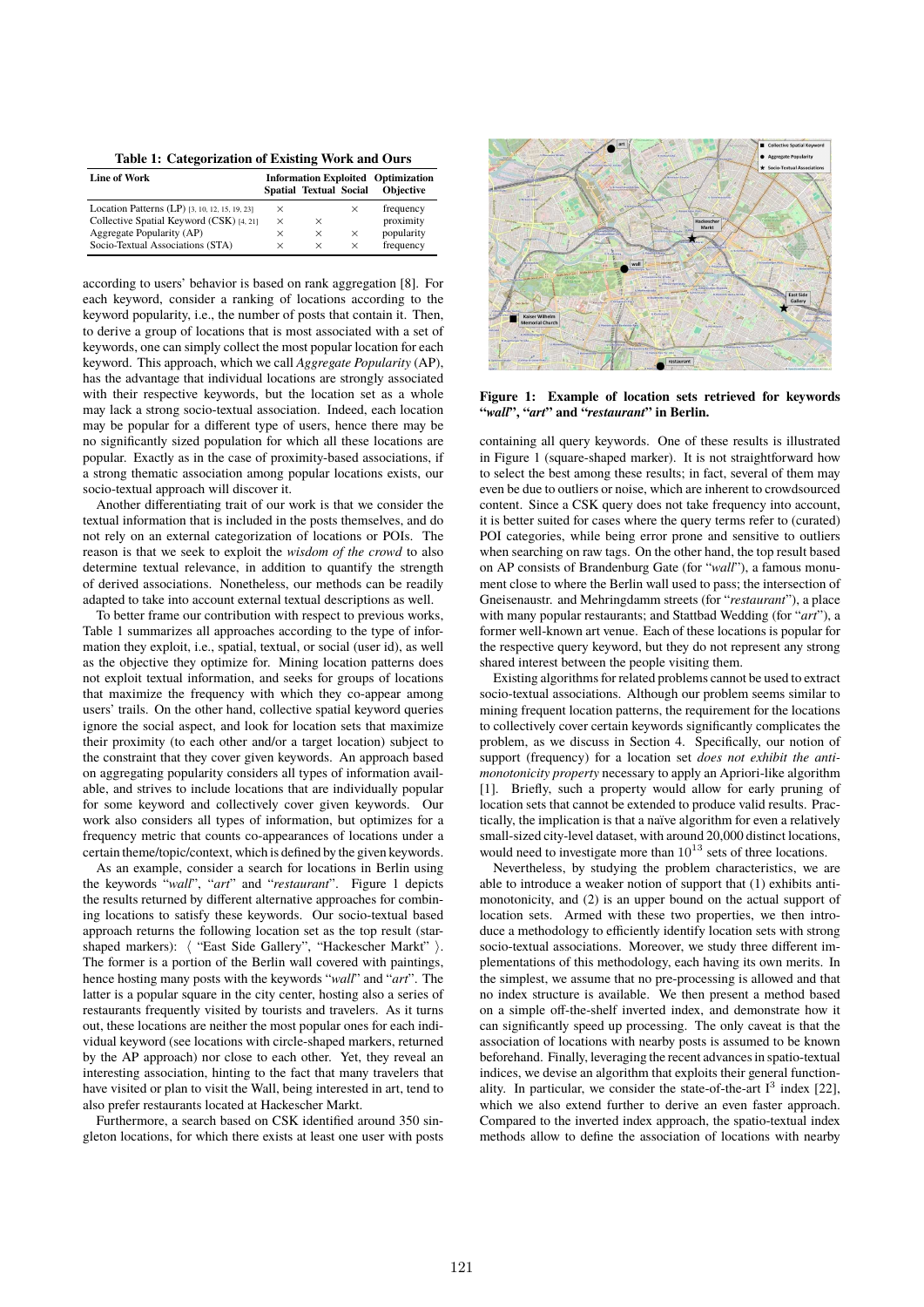posts dynamically, which causes an overhead in execution time but provides higher flexibility.

In addition, we consider the problem of ranking socio-textually associated location sets instead of relying on a user-specified minimum support threshold. Thus, we directly address the problem of identifying the  $k$  most strongly associated location sets. We describe a general methodology, and propose algorithms that build upon their threshold-based counterparts.

The main contributions of our work are summarized below:

- We introduce and formally define the problem of finding socio-textually associated location sets.
- We study the problem characteristics and introduce a general framework based on a weaker support measure, which satisfies the desirable anti-monotonicity property.
- We present a basic algorithm, and two efficient algorithms that exploit an inverted index and a spatio-textual index, respectively, to significantly speed up computation.
- We consider the ranking variant of the problem, and discuss the necessary adaptations to all proposed algorithms.
- We present results from an experimental evaluation using real-world data from geolocated Flickr photo trails in three major cities.

The rest of the paper is structured as follows. In the next section, we present related work. Then, we formally define the problems in Section 3, and study their characteristics in Section 4. Following this analysis, we present our algorithms in Section 5, and extend them to the top- $k$  variant in Section 6. Finally, Section 7 presents our experimental evaluation, and Section 8 concludes the paper.

## 2. RELATED WORK

Next, we review related work on the topics of mining frequent locations from geotagged posts and spatial keyword search.

#### 2.1 Mining Geotagged Posts

Several approaches analyze trails of geotagged posts, mainly photos, to extract interesting Location Patterns (LP), such as scenic routes or frequently traveled paths. A typical methodology is to use a clustering algorithm to extract landmark locations from the original posts, and then apply sequence pattern mining.

In [12], clustering is first used to identify POIs; then, association rule mining is applied to extract associative patterns among them. In [10], each photo is first assigned to a nearby POI, whereas, for the remaining ones, a density-based clustering algorithm is applied to generate additional locations. Then, a travel sequence is constructed for each user, and sequence patterns are mined from these individual travel sequences. In [15], kernel vector quantization is used to find clusters of photos; then, routes are defined as sequences of photos from the same user, and patterns are revealed by applying hierarchical clustering on routes using the Levenshtein distance. In [3], a trajectory pattern mining algorithm is applied on geotagged Flickr photos to identify frequent travel patterns and regions of interest. In [16], a clustering method is applied on geotagged photos to identify and rank popular travel landmarks.

Geotagged photos have been used to measure the attractiveness of road segments in route recommendation. A tree-based hierarchical graph is used in [24] to infer users' travel experiences and interest of a location from individual sequences. Considering the transition probability between locations, frequent travel sequences are identified. Ranking trajectory patterns mined from sequences of geotagged photos is investigated in [19]. The mean-shift algorithm extracts locations from the original GPS coordinates of the photos; then, the PrefixSpan algorithm identifies the frequent sequential patterns, which are ranked based on user and location importance.

In [23], density-based clustering is used to identify regions of attractions from trails of geotagged photos; then, the Markov chain model is applied to mine transition patterns among them.

Other efforts have focused on automatic trip planning or personalized scenic route recommendations based on geotagged photo trails, taking into account user preferences, current or previous locations, and/or time budget (e.g., [13, 17]). In [6], individual photo streams are integrated into a POI graph, and itineraries are constructed based on POI popularity, available time, and destination. In [14], users' traveling preferences are learned from their travel histories in one city, and then used to recommend travel destinations and routes in a different city. In [11], a set of location sequences that match the user's preferences, present location, and time budget, are computed from individual itineraries. From a different perspective, a Bayesian approach is applied in [2] to test different hypotheses about how photo trails are produced. Various assumptions are assessed, e.g., that users tend to take photos close to the city center, near POIs, close to their previous location, or a mixture of these.

Similar to the works presented above, we also select locations that appear frequently in users' posts. However, in our case these locations should be strongly associated with a given set of keywords, a requirement which complicates the search.

## 2.2 Spatial Keyword Search

Spatial keyword search involves queries that comprise a user location and a set of keywords. Both the spatial and the textual parts can be applied as boolean filters or as ranking criteria. For example, the query may retrieve all relevant objects within a specified distance from the given location, or rank them based on their proximity to it; similarly, it may retrieve all objects containing one or more of the query keywords, or rank them based on relevance. A comprehensive survey of existing approaches is presented in [5].

These efforts focus on combining spatial and textual indices into hybrid ones. Accordingly, they can be characterized as text-first or space-first [7]. For example, the IF-R\*-tree uses an inverted file where the postings in each inverted list are indexed by an R-tree; on the other hand, the R\*-tree-IF employs an R\*-tree where inverted files are attached to each leaf node [25]. More recent methods have focused on retrieving top- $k$  objects, ranked by an aggregate score combining both spatial proximity and textual relevance [22, 20].

More closely related to our work are Collective Spatial Keyword (CSK) queries, such as the  $mCK$  query [21]. Given m keywords, it retrieves a set of spatio-textual objects that are as close to each other as possible and collectively contain all keywords. A similar variant is defined in [4], where the retrieved objects need to be as close to the user location as possible, and, optionally, in close proximity to each other.

In our work, we search for a set of locations that cover all given keywords. However, instead of optimizing for spatial proximity, we seek to maximize their co-occurrence in user trails. Thus, the approach for addressing the problem is fundamentally different.

#### 3. PROBLEM DEFINITION

Assume a database of posts  $P$  made by users  $U$ . Each post  $p \in P$ is a tuple  $p = \langle u, \ell, \Psi \rangle$ , where  $p.u \in \mathcal{U}$  is the user that made the post,  $p.\ell = (lon, lat)$  is the geotag (location) of the post, and  $p.\Psi$  is a set of keywords that characterize it. We use  $\mathcal{P}_u$  to denote all posts of user u, i.e.,  $\mathcal{P}_u = \{p \in \mathcal{P} : p.u = u\}$ . Furthermore, assume a database of locations  $\mathcal{L}$ . These may correspond to the posts' locations, or, for generality, may also be defined independently of  $\mathcal P$ . For instance, one may use a POI database to populate  $\mathcal L$ , or apply a clustering algorithm on the posts' geotags and then construct  $\mathcal L$ from the cluster centroids. Thus, we reserve the term *location* for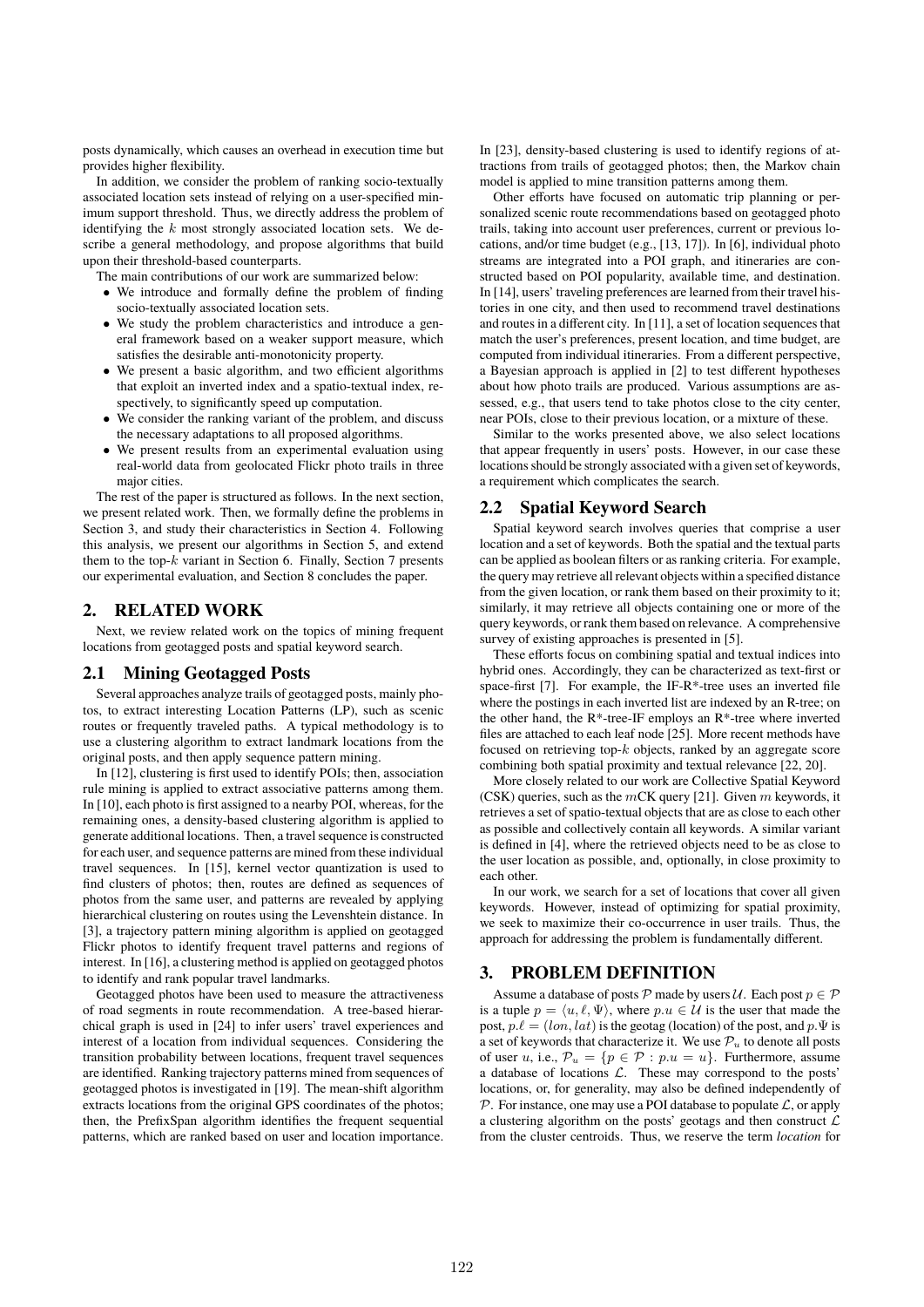| <b>Table 2: Notation</b>          |                                                   |  |  |
|-----------------------------------|---------------------------------------------------|--|--|
| Symbol                            | <b>Definition</b>                                 |  |  |
| p, P                              | post, database of posts                           |  |  |
| $u, \mathcal{P}_u$                | user, posts of user                               |  |  |
| $\ell, L, \mathcal{L}$            | location, set of locations, database of locations |  |  |
| $\psi$ , $\Psi$                   | keyword, set of keywords                          |  |  |
| $\mathcal{U}_{L,\Psi}$            | set of users supporting $(L, \Psi)$               |  |  |
| $\mathcal{U}_{L\widetilde{\Psi}}$ | set of users weakly supporting $(L, \Psi)$        |  |  |
| $\mathcal{U}_{\Psi}$              | set of users relevant to $\Psi$                   |  |  |
| $sup(L,\Psi)$                     | support of $(L, \Psi)$                            |  |  |
| $w\_sup(L, \Psi)$                 | weak support of $(L, \Psi)$                       |  |  |
| $rw\_sup(L, \Psi)$                | relevant and weak support of $(L, \Psi)$          |  |  |
| σ                                 | support threshold                                 |  |  |

a member of L, and refer to a post's location as its *geotag*. Table 2 summarizes the most important notation.

Locations are the principle objects in our work. We seek to identify sets of locations that are *strongly associated* with a set of keywords. To define this association, we first introduce the concepts of locality and (textual) relevance for a post.

DEFINITION 1 (LOCAL POST). A post p is local to location  $\ell$  *if the post's geotag is within distance*  $\epsilon$  *to*  $\ell$ *, i.e., if*  $d(p.\ell, \ell) \leq \epsilon$ *, where* d *is a distance metric (e.g., Euclidean).*

Definition 2 (Relevant Post). *A post* p *is* relevant *to keyword*  $\psi$  *if the post's keyword set contains*  $\psi$ *, i.e., if*  $\psi \in p.\Psi$ *.* 

Posts associate locations with keywords. These associations are bestowed by users themselves, as opposed, for example, to a specific POI categorization made by a particular source; thus, they capture the wisdom of the crowd. To model the relationships between users' posts, locations, and keywords, we introduce a bipartite graph, where the two types of vertices correspond to keywords and locations, while edges correspond to users' posts.

Definition 3 (Association Graph). *The* Association Graph *is a bipartite graph*  $\mathcal{G} = (\mathcal{V}, \mathcal{E})$ *, where*  $\mathcal{V} = \Psi \cup \mathcal{L}$  *and*  $\mathcal{E} \subseteq \Psi \times \mathcal{L}$ *, such that an edge*  $e = (\psi, \ell)$  *exists iff there exists at least one post* p *which is local to* ℓ *and relevant to* ψ*; moreover,* e *is labeled with the set of users that have made such posts.*

Figure 2 shows a running example with the posts of five users  $u_1, \ldots, u_5$  around three locations  $\ell_1, \ell_2, \ell_3$ , containing two keywords  $\psi_1, \psi_2$ . Post  $p_{ij}$  denotes the j-th post of the *i*-th user. For instance, post  $p_{12} = \langle u_1, \ell_2, \{\psi_1, \psi_2\} \rangle$  of user  $u_1$  is local to location  $\ell_2$  and relevant to keywords  $\psi_1$  and  $\psi_2$ . The resulting Association Graph is depicted in Figure 3.

The association between a keyword and a location is explicit, and its strength can be quantified by the number of users making it. For example, three users have associated keyword  $\psi_1$  with location  $\ell_3$ in the running example. On the other hand, the association between sets of keywords and sets of locations is not immediately apparent, e.g., what the textual description of the location set  $\{\ell_1, \ell_2\}$  should be. If it is simply the set of keywords that have an edge towards the location set, then how do we quantify its strength if different users have made different associations? The location set should be strongly associated with a set of keywords not because there exist edges with multiple users in the Association Graph, but because there exists *a large number of users that agree on this association*. Therefore, the key question to answer is when a user supports an association between a location set and a keyword set.

Definition 4 (Supporting User). *A user* u supports *the association between a location set* L *and keyword set* Ψ*, denoted as*  $u \in \mathcal{U}_{L}\psi$ *, if:* 

| $\ell_2$<br><b>Users</b><br>$\ell_1$<br>$\ell_3$<br>$p_{11}$ : { $\psi_1$ }<br>$p_{12}$ : { $\psi_1, \psi_2$ }<br>$u_1$<br>$p_{21}:\{\psi_1\}$<br>$p_{22}$ : { $\psi_1$ }<br>$u_2$<br>$p_{31}$ : { $\psi_2$ }<br>$p_{32}$ : { $\psi_1$ }<br>$u_3$<br>$p_{43}$ : { $\psi_1$ }<br>$p_{42}$ : { $\psi_2$ }<br>$u_4$<br>$p_{51}$ : { $\psi_1, \psi_2$ }<br>$u_{5}$<br>$\Psi = {\psi_1, \psi_2}$<br>$L = {\ell_1, \ell_2},$<br>$\mathcal{U}_{L\Psi} = \{u_1, u_3\},\,$<br>$\mathcal{U}_{L\widetilde{\Psi}}=\{u_1, u_2, u_3\}$<br>$\mathcal{U}_{\tilde{L},\tilde{u}} = \{u_1, u_3, u_5\}$<br>$\mathcal{U}_{\Psi} = \{u_1, u_3, u_4, u_5\},\$ |  | <b>Locations</b> |                         |
|----------------------------------------------------------------------------------------------------------------------------------------------------------------------------------------------------------------------------------------------------------------------------------------------------------------------------------------------------------------------------------------------------------------------------------------------------------------------------------------------------------------------------------------------------------------------------------------------------------------------------------------|--|------------------|-------------------------|
|                                                                                                                                                                                                                                                                                                                                                                                                                                                                                                                                                                                                                                        |  |                  |                         |
|                                                                                                                                                                                                                                                                                                                                                                                                                                                                                                                                                                                                                                        |  |                  | $p_{13}$ : { $\psi_1$ } |
|                                                                                                                                                                                                                                                                                                                                                                                                                                                                                                                                                                                                                                        |  |                  |                         |
|                                                                                                                                                                                                                                                                                                                                                                                                                                                                                                                                                                                                                                        |  |                  | $p_{33}$ : { $\psi_1$ } |
|                                                                                                                                                                                                                                                                                                                                                                                                                                                                                                                                                                                                                                        |  |                  |                         |
|                                                                                                                                                                                                                                                                                                                                                                                                                                                                                                                                                                                                                                        |  |                  |                         |
| $sup(L, \Psi) = 2, w\_sup(L, \Psi) = 3, rw\_sup(L, \Psi) = 2$                                                                                                                                                                                                                                                                                                                                                                                                                                                                                                                                                                          |  |                  |                         |

#### **Figure 2: Running example.**

- *for each keyword*  $\psi \in \Psi$ *, the user has made a post relevant to*  $\psi$  *and local to a location*  $\ell' \in L$ *, i.e., every*  $\psi \in \Psi$  *is connected via a u-labeled edge to some*  $\ell' \in L$ *; and*
- *for each location*  $\ell \in L$ *, the user has made a post local to*  $\ell$  *and relevant to a keyword*  $\psi' \in \Psi$ *, i.e., every*  $\ell \in L$  *is connected via a u-labeled edge to some*  $\psi' \in \Psi$ .

Hence, a user supports association  $(L, \Psi)$  if her posts connect each keyword in  $\Psi$  to some location in  $L$ , and, vice versa, each location in L to some keyword in  $\Psi$ . This implies a tight coupling between *all* keywords and *all* locations, according to the user.

An association extracted from a user's posts between a keyword set and a location set could be arbitrary. After all, the content of a post is not always related to the location where it was made, and crowdsourced content is known to be characterized by errors and noise. Hence, an association acquires credence by the number of users supporting it. Accordingly, we use this to measure the strength of a keywords-locations association.

Definition 5 (Support). *The* support *of an association between a location set* L *and keyword set* Ψ *is the number of users supporting*  $(L, \Psi)$ *, i.e.,*  $sup(L, \Psi) = |\mathcal{U}_{L\Psi}|$ *.* 

Returning to our example, user  $u_1$  supports the location set  $L =$  $\{\ell_1, \ell_2\}$  and keyword set  $\Psi = {\psi_1, \psi_2}$ . For instance, post  $p_{11}$ (resp.  $p_{12}$ ) is relevant to  $\psi_1$  (resp.  $\psi_2$ ) and local to some location among  $L$ ; hence the first condition is satisfied; similarly, the second condition is also satisfied. It is not hard to see that the conditions are also satisfied for user u<sub>3</sub>. Therefore,  $sup(L, \Psi) = 2$ .

We can now formally state the objective of this work. Given a set of keywords, we formulate two variants, one that retrieves all associations above a support threshold, and one that retrieves the  $k$ most strongly supported associations.

Problem 1 (Frequent Socio-Textual Associations). *Given a keyword set* Ψ *and a support threshold* σ*, identify all the location sets, up to cardinality* m*, that have support above* σ*.*

PROBLEM 2 (TOP-k SOCIO-TEXTUAL ASSOCIATIONS). *Given a keyword set* Ψ*, identify* k *location sets, up to cardinality* m*, that have the highest support.*

The restriction on the cardinality of the location set is because, as explained in Section 4, adding more locations can increase the support of the set.

#### 4. OBSERVATIONS AND APPROACH

Our approach is based on some key observations regarding the intrinsic characteristics of the studied problems. In fact, the stated problems reminisce the frequent itemset problem; however, the key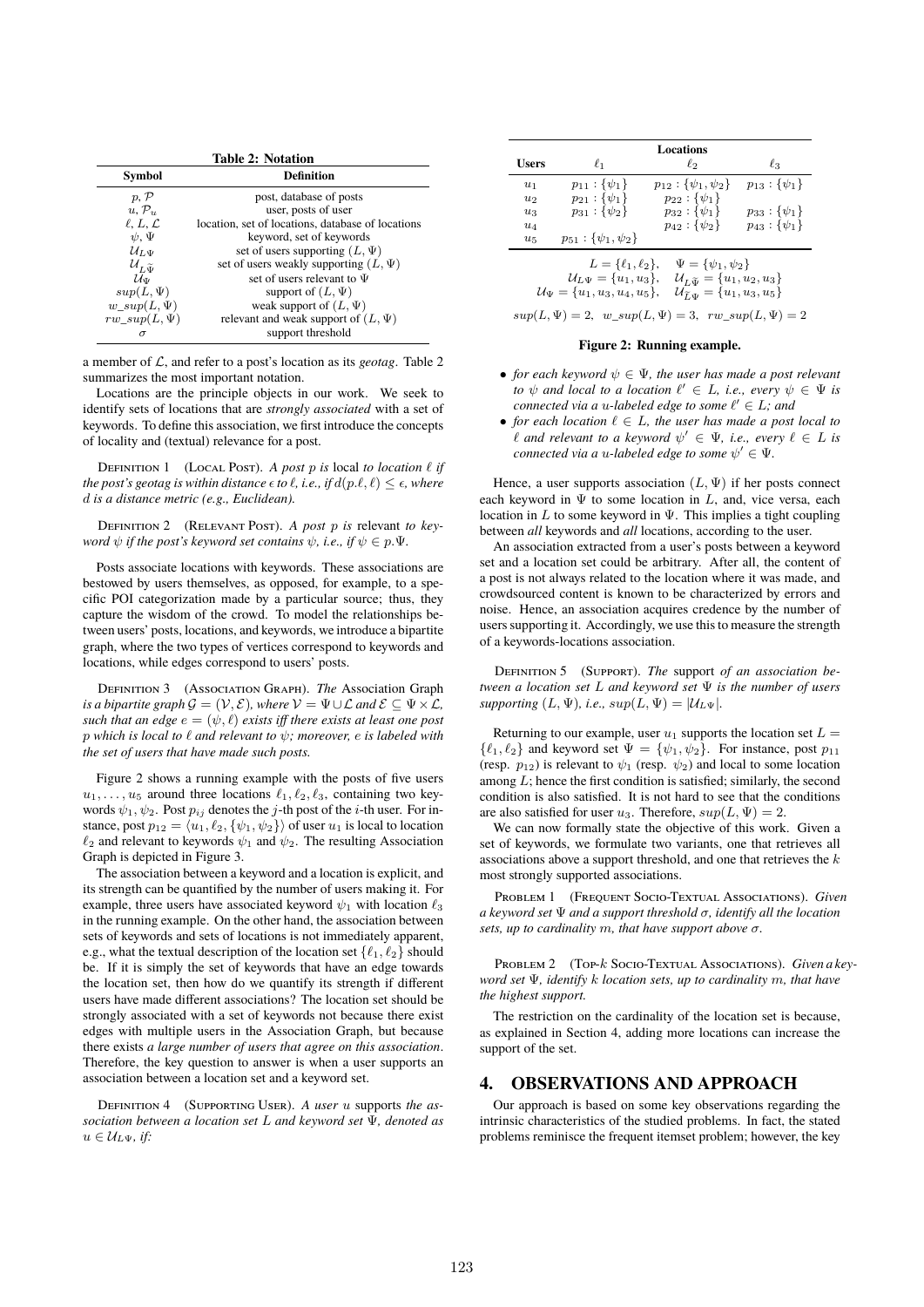

**Figure 3: Association Graph for the running example.**

difference here is that the introduced support function does not have the necessary anti-monotonicity property which allows for applying the Apriori principle. Given two sets  $X, Y$ , this property states that if  $X \subseteq Y$ , then  $sup(X) \geq sup(Y)$ . In other words, adding more items to a set cannot increase its support. However, the support introduced in Definition 5 does not exhibit this property.

Theorem 1. *The support of a location set* L *and a keyword set* Ψ *is not anti-monotonic with respect to the location set, i.e., there exist two location sets*  $L \subseteq L'$  *and a keyword set*  $\Psi$ *, such that*  $sup(L, \Psi) < sup(L', \Psi)$ .

PROOF. We prove via an example. Assume three keywords, four locations, and two users who have made posts in exactly those locations, as shown below:

$$
\begin{array}{ccc}\n\ell_1 & \ell_2 & \ell_3 & \ell_4 \\
u_1 & \psi_1 & \psi_2 & \psi_3 & \psi_1 \\
u_2 & \psi_3 & \psi_1 & \psi_1 & \psi_2\n\end{array}
$$

Consider the keyword set  $\Psi = {\psi_1, \psi_2, \psi_3}$ . Notice that only user  $u_1$  supports location set  $L = \{ \ell_1, \ell_2, \ell_3 \}$ , i.e.,  $sup(L, \Psi)$  = 1. On the other hand, both users support location set  $L' =$  $\{\ell_1, \ell_2, \ell_3, \ell_4\}, \text{ i.e., } \sup(L', \Psi) = 2. \text{ In fact, any 3-location set in }$ this example has support at most 1.  $\Box$ 

As a matter of fact, the support of a location set and a keyword set can increase or decrease with respect to the location set. Despite this negative result, we devise an efficient filter-and-refine approach, where the filtering step exploits a weaker support measure.

Definition 6 (Weakly Supporting User). *A user* u weakly supports *a given location set* L *and keyword set* Ψ*, denoted as*  $u \in \mathcal{U}_{L\tilde{\mathbf{w}}}$ , if for each location  $\ell \in L$ , the user has made a post local *to* ℓ *and relevant to a keyword in* Ψ*.*

The difference with respect to Definition 4 is that only the second condition applies. In other words, in the Association Graph, there must exist edges associating each one of the locations in  $L$  with keywords from Ψ, but without necessarily involving all keywords in Ψ. Accordingly, we define the notion of weak support.

Definition 7 (Weak Support). *The* weak support *of a given location set* L *and keyword set* Ψ *is the number of users weakly supporting*  $(L, \Psi)$ *, i.e.,*  $w\_sup(L, \Psi) = |\mathcal{U}_{L, \Psi}|$ *.* 

In our example, user  $u_2$  weakly supports  $(L, \Psi)$ , where  $L =$  $\{\ell_1, \ell_2\}$  and  $\Psi = \{\psi_1, \psi_2\}$ . For both locations,  $u_2$  has local posts ( $p_{21}$  and  $p_{22}$ ) that are relevant to at least one keyword ( $\psi_1$ ). In addition, users  $u_1$ ,  $u_3$  also weakly support the same location set and

keyword set. On the other hand,  $u_4$  and  $u_5$  do not, as they do not have posts local to both locations. Therefore,  $w \, \text{sup}(L, \Psi) = 3$ .

Our filter and refine approach hinges on two properties of the weak support. The first is its anti-monotonicity, while the second is that it provides an upper bound for the support of an association.

Lemma 1. *The weak support of a location set and a keyword set is anti-monotonic with respect to the location set, i.e., for any two location sets* L ′ ⊆ L *and keyword set* Ψ*, it holds that*  $w\_sup(L', \Psi) \geq w\_sup(\overline{L}, \Psi)$ .

Proof. We show that any user  $u$  that does not weakly support  $(L', \Psi)$  cannot weakly support  $(L, \Psi)$ . Assume otherwise, meaning that for each location in  $L$  there exists a post of  $u$  that is local to that location and relevant to the set  $\Psi$ . Trivially, this property also holds for any location in  $L' \subseteq L$ . Therefore, u must also support  $(L', \Psi)$  — a contradiction.

Lemma 2. *The support of location set*L*and keyword set*Ψ*is not greater than their weak support, i.e.,*  $sup(L, \Psi) \leq w\_sup(L, \Psi)$ .

Proof. We show that any user u that supports  $(L, \Psi)$  also weakly supports  $(L, \Psi)$ . As per Definition 4, u has made a post local to each location in L and relevant to a keyword in  $\Psi$  (second condition). Therefore, the condition of Definition 8 applies, and  $u$  must also weakly support  $(L, \Psi)$ .  $\square$ 

Returning to the example, users  $u_1, u_2, u_3, u_5$  weakly support  $(L', \Psi)$ , where  $L' = \{\ell_1\}$ . Hence, as per Lemma 1,  $w\_sup(L', \Psi) \ge$ w  $sup(L, \Psi)$ . Moreover, as per Lemma 2, we have seen that the weak support of  $(L, \Psi)$  is one more than its support. Based on these lemmas, we can derive the following important property.

Theorem 2. *If the weak support of a location set* L *and a keyword set* Ψ *is less than* σ*, then the support of any location set*  $L' \supseteq L$  *and*  $\Psi$  *cannot be more than*  $\sigma$ *.* 

Proof. The premise suggests that  $\sigma > w\_sup(L, \Psi)$ . From Lemma 1 we have that  $w\_sup(L, \Psi) \geq w\_sup(L', \Psi)$ , while from Lemma 2 we get  $w\_sup(L', \Psi) \geq sup(L', \Psi)$ . Putting all three inequalities together we get  $\sigma > sup(L', \Psi)$ , i.e., the antecedent.  $\square$ 

This result leads us to the following filter and refine strategy. Similar to the candidate generation step of the Apriori algorithm, location sets of increasing cardinality are constructed. Then, the weak support of the set is counted, and if this is below the threshold, the set is filtered out. At the end of entire process (when set cardinality reaches  $m$ ), the refinement step is perfomed by explicitly counting the support of all surviving location sets.

Still, this approach could be inefficient, producing many false positives. It is possible that the support of a location set is below the threshold even though its weak support is above the threshold. Its support may even be zero if there exists no user that has posts covering all keywords. Such a location set cannot be pruned by Theorem 2. Following our example, consider location set  $L =$  $\{\ell_1, \ell_2\}$ , keyword set  $\bar{\Psi} = {\psi_1, \psi_2}$ , and assume that only user  $u_2$ exists. In this case,  $w\_sup(L, \Psi) = 1$ , but  $sup(L, \Psi) = 0$ , since there exists no post from  $u_2$  relevant to  $\psi_2$ . Motivated by this, we seek additional ways to identify location sets that cannot have high support. We first define the notion of a relevant user.

Definition 8 (Relevant User). *We say that a user* u *is* relevant *to a given keyword set*  $\Psi$ *, and denote as*  $u \in \mathcal{U}_{\Psi}$ *, if for each*  $keyword \psi \in \Psi$ , the user has made a post relevant to  $\psi$ , i.e., the As*sociation Graph contains an edge that is adjacent to* ψ *and includes* u *in its label.*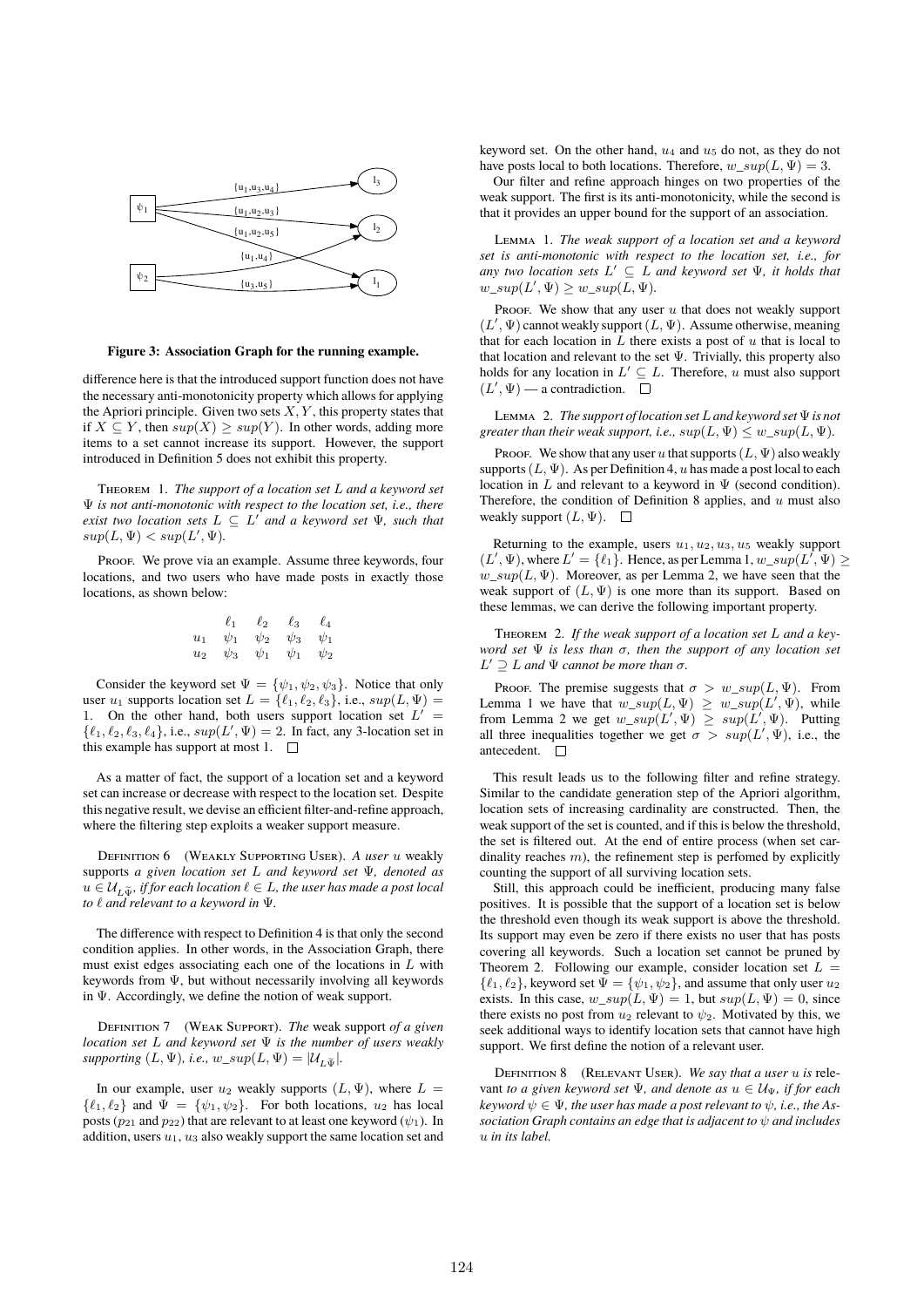

**Figure 4: Set relationships between supporting, weakly supporting, and relevant users with respect to the association between location set** L **and keyword set** Ψ**.**

Notice that user  $u_2$  is not relevant to  $\Psi = {\psi_1, \psi_2}$ . The next result shows that if we restrict the set of weakly supporting users to include only relevant users, we can still define a pruning rule.

Theorem 3. *If the number of relevant users that weakly support a location set* L *and a keyword set* Ψ *is less than* σ*, then the support of any location set* L ′ ⊇ L *and* Ψ *cannot be more than* σ*.*

Proof. Recall that  $\mathcal{U}_{\Psi}$ ,  $\mathcal{U}_{L\tilde{\Psi}}$  denote the set of relevant users and weakly supporting users, respectively. Then, the theorem assumes that  $|\mathcal{U}_{\Psi} \cap \mathcal{U}_{L\tilde{\Psi}}| < \sigma$ . From (the proof of) Lemma 1 we have that  $\mathcal{U}_{L\widetilde{\Psi}}\supseteq\mathcal{U}_{L'\widetilde{\Psi}}$ . Therefore,  $\mathcal{U}_{\Psi}\cap\mathcal{U}_{L\widetilde{\Psi}}\supseteq\mathcal{U}_{\Psi}\cap\mathcal{U}_{L'\widetilde{\Psi}}$  and thus  $|\mathcal{U}_{\Psi} \cap \mathcal{U}_{L\tilde{\Psi}}| \geq |\mathcal{U}_{\Psi} \cap \mathcal{U}_{L'\tilde{\Psi}}|$ . From (the proof of) Lemma 2 any user u that supports  $(L', \Psi)$  must also weakly support  $(L', \Psi)$ . In addition, u must be relevant to  $\Psi$  due to the first condition of Definition 4. Hence,  $|\mathcal{U}_{\Psi} \cap \mathcal{U}_{L} \times \tilde{\Psi}| \geq \sup(L', \Psi)$ . Combining the two derived inequalities and the theorem assumption, we derive that  $sup(L', \Psi) < \sigma.$ 

This result improves upon our filter and refine strategy, by allowing us to early prune a location set that cannot have support above σ, even though its weak support might be above σ.

A better way to understand the relation between the sets of supporting  $U_{L\Psi}$ , weakly supporting  $U_{L\Psi}$  and relevant  $U_{\Psi}$  users of a location set and keyword set  $(L, \Psi)$  is to draw a Venn diagram. Figure 4 depicts these sets, and also includes for completeness their dual sets drawn with dashed lines (discussed in Section 5.2). We have shown that while the cardinality of set  $\mathcal{U}_{L\Psi}$  is not anti-monotone with respect to L, the cardinalities of sets  $\mathcal{U}_{L\tilde{\Psi}}$  and  $\mathcal{U}_{\Psi} \cap \mathcal{U}_{L\tilde{\Psi}}$  are. Figure 4 emphasizes that the intersection of relevant and weakly supporting users is a *tighter* superset of the desired supporting users set, while still allowing anti-monotonicity-based prunning. In the following, we write  $rw\_sup(L, \Psi)$  to denote the number of relevant and weakly supporting users, i.e.,  $|\mathcal{U}_{\Psi} \cap \mathcal{U}_{L\tilde{\Psi}}|$ .

Returning to the example of Figure 2, the relevant to  $\Psi$  users are all except  $u_2$ . Therefore, we derive  $sup(L, \Psi) = |\{u_1, u_3\}|$ 2,  $w\_sup(L, \Psi) = |\{u_1, u_2, u_3\}| = 3$ , and  $rw\_sup(L, \Psi) =$  $|\{u_1, u_3\}| = 2$ , showing that the relevant and weak support is closer to the actual support than weak support is.

#### 5. FINDING FREQUENT ASSOCIATIONS

We first present a baseline method for Problem 1, which serves as the foundation for more elaborate solutions based on indices.

#### 5.1 Basic Algorithm

This algorithm implements the filter and refine approach discussed in Section 4. Recall that Theorems 2 and 3 allow to prune location sets with support less than  $\sigma$  based on the concepts of relevant and weakly supporting users (filter step). While this guarantees



#### **Algorithm 2:** STA.IdentifyRelevantUsers

|                         | <b>Input:</b> keyword set $\Psi$                                |
|-------------------------|-----------------------------------------------------------------|
|                         | <b>Output:</b> set $\mathcal{U}_{\Psi}$ of relevant users       |
|                         | $1 \mathcal{U}_{\Psi} \leftarrow \emptyset$                     |
|                         | 2 foreach $u \in \mathcal{U}$ do                                |
| $\overline{\mathbf{3}}$ | $cov\Psi \leftarrow \emptyset$                                  |
| $\overline{4}$          | foreach $p \in \mathcal{P}_u$ do                                |
| $\overline{\mathbf{5}}$ | if $p.\psi \in \Psi$ then                                       |
| 6                       | $\left  \quad cov\Psi \leftarrow cov\Psi \cup \{\psi\} \right $ |
|                         | if $ cov\Psi  =  \Psi $ then                                    |
|                         | $\mathcal{U}_{\Psi} \leftarrow \mathcal{U}_{\Psi} \cup \{u\}$   |

no false negatives, there can still be false positives, i.e., location sets with support less than  $\sigma$ , which need to be identified (refine step). Note that instead of performing this at the end, it can be done more efficiently during candidate generation, as explained later.

Algorithm 1 outlines the basic method, denoted as STA. It operates on the set P of posts organized by user, i.e., the list  $\mathcal{P}_u$ containing the posts of each user  $u$ . The input includes the keyword set  $\Psi$ , the maximum cardinality m of a location set, and the support threshold  $\sigma$ . STA exploits the Apriori principle (lines 4–12) to identify the location sets with support above  $\sigma$ , filtering out each location set with fewer than  $\sigma$  relevant and weakly supporting users.

Initially, the result set is empty and the potential 1-location sets are set to all locations (lines 1–2). Also, the set of users relevant to  $\Psi$  is identified (line 3). Procedure IDENTIFYRELEVANTUSERS, depicted in Algorithm 2, iterates across every list  $\mathcal{P}_u$  and checks if user u has made posts that cover all keywords that appear in  $\Psi$ .

Then, STA proceeds in  $m$  iterations, following the Apriori principle. At the *i*-th iteration, all *i*-location sets with  $rw\_sup$  not less than  $\sigma$  are stored in set  $\mathcal{F}_i$ . Among them, those with support not less than  $\sigma$  are added to the result set  $\mathcal{R}^{\sigma}$ . After initializing  $\mathcal{F}_i$  (line 5), each candidate *i*-location set  $L$  is examined (lines 6–11). The set  $C_i$  of candidate *i*-location sets was generated at the end of the previous iteration (line 12) by the CANDIDATEGENERATION procedure that applies the Apriori principle. In particular, CANDIDATE Generation creates candidate location sets of cardinality one more than what was just examined. It takes as input the  $i$ -location sets  $\mathcal{F}_i$  with relevant weak support above  $\sigma$ , and inserts into  $\mathcal{C}_{i+1}$  and  $(i + 1)$ -location set only if all its *i*-location subsets are in  $\mathcal{F}_i$ , due to the Apriori principle implied by Theorem 3.

For candidate  $i$ -location set  $L$ , procedure COMPUTESUPPORTS (described later) is invoked to determine the number  $rw\ \sup(L, \Psi)$ of relevant weakly supporting users, and the number  $sup(L, \Psi)$  of supporting users (line 7). If the former support is above  $\sigma$ , L is added to  $\mathcal{F}_i$  (lines 8–9). If, additionally, the latter support is greater than  $\sigma$ , then L is added to the result set  $\mathcal{R}^{\sigma}$  (lines 10–11). This essentially corresponds to refining the surviving candidates.

Algorithm 3 depicts the pseudocode for ComputeSupports. The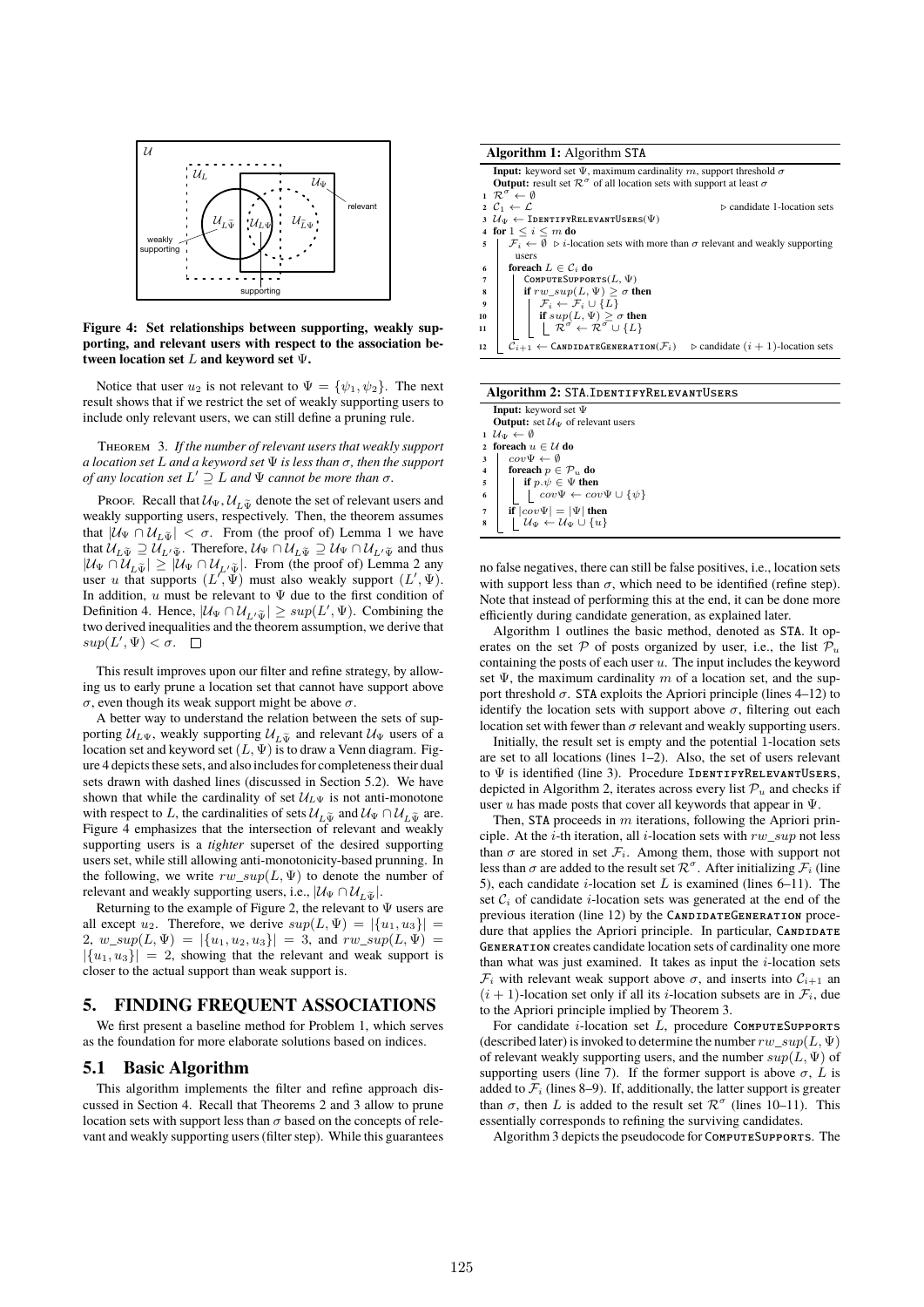|              | Algorithm 3: STA.ComputeSupports                                                                              |                                         |
|--------------|---------------------------------------------------------------------------------------------------------------|-----------------------------------------|
|              | <b>Input:</b> location set L, keyword set $\Psi$                                                              |                                         |
|              | <b>Output:</b> weak support and support of $(L, \Psi)$                                                        |                                         |
|              | $1 r \, sup(L, \Psi) \leftarrow 0; sup(L, \Psi) \leftarrow 0$                                                 |                                         |
| $\mathbf{2}$ | foreach $u \in \mathcal{U}_{\Psi}$ do                                                                         | $\triangleright$ relevant user          |
| 3            | $covL \leftarrow \emptyset$ : $cov\Psi \leftarrow \emptyset$                                                  |                                         |
| 4            | foreach $p \in \mathcal{P}_u$ do                                                                              |                                         |
| 5            | foreach $\ell \in L$ do                                                                                       |                                         |
| 6            | if $d(p,\ell,\ell) \leq \epsilon$ then                                                                        |                                         |
| 7            | for<br>each $\psi \in p . \Psi \cap \Psi$ do                                                                  |                                         |
| 8            | $\begin{array}{c} covL \leftarrow covL \cup \{\ell\} \\ cov\Psi \leftarrow cov\Psi \cup \{\psi\} \end{array}$ |                                         |
| Q            |                                                                                                               |                                         |
| 10           | if $ covL  =  L $ then                                                                                        | $\triangleright$ weakly supporting user |
| 11           | $rw\_sup(L, \Psi) \leftarrow rw\_sup(L, \Psi) + 1$                                                            |                                         |
| 12           | if $ cov\Psi  =  \Psi $ then                                                                                  | $\triangleright$ supporting user        |
| 13           | $sup(L, \Psi) \leftarrow sup(L, \Psi) + 1$                                                                    |                                         |

**Table 3: Support of Associations Between Listed Location Sets** And Keyword Set  $\Psi = {\psi_1, \psi_2}$  Based on the Posts in Figure 2

| <b>Location set</b>        | wr_sup         | sup |
|----------------------------|----------------|-----|
| $\{\ell_1\}$               | 3              |     |
| $\{\ell_2\}$               | 3              | 1   |
| $\{\ell_3\}$               | 3              | 0   |
| $\{\ell_1,\ell_2\}$        | 2              | 2   |
| $\{\ell_1,\ell_3\}$        | $\mathfrak{D}$ |     |
| $\{\ell_2,\ell_3\}$        | 3              | 2   |
| $\{\ell_1,\ell_2,\ell_3\}$ |                |     |

procedure iterates over all relevant users. Let  $u$  be the currently examined user. The objective is to determine if  $u$  (weakly) supports  $(L, \Psi)$ . For this purpose, the sets  $covL$  and  $cov\Psi$  are constructed to indicate what locations among L and keywords among  $\Psi$ , respectively, are covered by  $u$ . Each post of  $u$  is examined (lines 4–9). If the post's location is within distance  $\epsilon$  to some location in  $\ell \in L$ , and there exists a keyword  $\psi \in \Psi$  common with the post's keywords, then  $\ell$  and  $\psi$  are inserted to  $covL$  and  $cov\Psi$  (lines 6–9). If all keywords in  $L$  have been found in  $u$ 's relevant posts, then the counter of relevant and weakly supporting users is incremented (lines 10–11). Additionally, if all keywords appear in these posts, the counter for the support is incremented (lines 12–13).

Table 3 shows the relevant and weak support, and support for all location sets for keyword set  $\Psi = {\psi_1, \psi_2}$ , as computed by STA for the example of Figure 2 with support threshold  $\sigma = 2$ . Recall that all users except  $u_2$  are relevant. As all 1-location sets have relevant and weak support above  $\sigma$  (although none is actually a result), all possible 2-location sets are constructed and their supports are counted. Among them,  $\{\ell_1, \ell_2\}$  and  $\{\ell_2, \ell_3\}$  (marked bold) have support 2 and are thus results. Observe the anti-monotonicity in relevant and weak support, and the lack thereof in support. Finally, as all 2-location sets have wr\_sup above  $\sigma$ , the set  $\{\ell_1, \ell_2, \ell_3\}$  is also considered but found to have low relevant and weak support.

#### 5.2 Inverted Index-Based Algorithm

In STA, counting the weak support of a location set is particularly time consuming, since it scans the entire list of posts to find the weakly supporting users for each location. Even worse, if a location is part of multiple location sets, this is repeated multiple times.

To address this performance bottleneck, we present next an approach, termed STA-I, that is based on a preconstructed inverted index, which facilitates the identification of weakly supporting users for any location. The assumption here is that the distance parameter  $\epsilon$  is known beforehand, i.e., it does not change with the queries.

To construct the index, we identify the posts that are within distance  $\epsilon$  to each location  $\ell$ . Then, for each location, we compile an

**Table 4: Inverted Index for the Posts in Figure 2**

|                                                                                |                                                                  | $\frac{1}{2}$ inverted matrix for the 1 0010 m 1 igure 1 |  |
|--------------------------------------------------------------------------------|------------------------------------------------------------------|----------------------------------------------------------|--|
|                                                                                |                                                                  | Location Inverted list                                   |  |
|                                                                                | $\ell_1$                                                         | $\psi_1: u_1, u_5, \psi_2: u_3, u_5$                     |  |
|                                                                                | $\ell_2$                                                         | $\psi_1: u_1, u_3, \psi_2: u_1, u_4$                     |  |
|                                                                                | $\ell_3$                                                         | $\psi_1: u_1, u_3, u_4$                                  |  |
|                                                                                |                                                                  |                                                          |  |
|                                                                                |                                                                  | Algorithm 4: STA-I.IDENTIFYRELEVANTUSERS                 |  |
| <b>Input:</b> keyword set $\Psi$                                               |                                                                  |                                                          |  |
|                                                                                | <b>Output:</b> set $\mathcal{U}_{\Psi}$ of relevant users        |                                                          |  |
| $1 \mathcal{U}_{\Psi} \leftarrow \emptyset$                                    |                                                                  |                                                          |  |
| foreach $\psi \in \Psi$ do                                                     |                                                                  |                                                          |  |
| $\mathcal{C} \leftarrow \emptyset$<br>3                                        |                                                                  |                                                          |  |
| foreach $\ell \in \mathcal{L}$ do                                              |                                                                  |                                                          |  |
| 5                                                                              | $\mathcal{L} \leftarrow \mathcal{C} \cup \mathcal{U}(\ell,\psi)$ |                                                          |  |
| $\bar{\mathcal{U}}_{\Psi} \leftarrow \mathcal{U}_{\Psi} \cap \mathcal{C}$<br>6 |                                                                  |                                                          |  |

inverted list  $\mathcal{U}(\ell)$ , containing all users with posts local to  $\ell$ . To further speed up processing, we partition each list according to keyword, such that each sublist  $\mathcal{U}(\ell, \psi)$  contains users with posts local to  $\ell$  and relevant to  $\psi$ . Table 4 shows the lists for our example. STA-I operates identically to STA, but uses the inverted index during the procedures IdentifyRelevantUsers and ComputeSupports.

The IDENTIFYRELEVANTUSERS procedure is depicted in Algorithm 4. Recall, that the goal is to identify users who have made posts relevant to all keywords in  $\Psi$ , irrespective of the posts' geotags. Hence, for each keyword  $\psi \in \Psi$ , and each possible location  $\ell$ , it retrieves the list  $\mathcal{U}(\ell, \psi)$  of users with relevant and local posts, and it compiles the set of users with posts relevant to  $\psi$  and local to some location in  $L$ . Finally, it computes the intersection of these sets. This procedure essentially constructs the set of relevant users as  $\mathcal{U}_{\Psi} = \bigcap_{\psi \in \Psi} (\bigcup_{\ell \in L} \mathcal{U}(\ell, \psi)).$ 

Algorithm 5 illustrates the COMPUTESUPPORTS procedure, which computes the weak support (lines 1–6) and the support (lines 8– 14) of location set and keyword set  $(L, \Psi)$ . Regarding the former, recall that a user weakly supports  $(L, \Psi)$  if for each location  $\ell \in L$ there exists a local post that is relevant to some keyword in  $\Psi$ . The set  $\bigcup_{\psi \in \Psi} \mathcal{U}(\ell, \psi)$  represents users that have relevant posts to some keyword in  $\Psi$  and are local to the specific location  $\ell$ . Thus the intersection over all locations in  $L$  of these sets represents the weakly supporting users, i.e.,  $\mathcal{U}_{L\tilde{\Psi}} = \bigcap_{\ell \in L} \left( \bigcup_{\psi \in \Psi} \mathcal{U}(\ell, \psi) \right)$ . Specifically, the procedure computes the union in the inner loop (lines 3–4), and the intersection of the unions in the outer loop (lines 2–5). The weak support of  $(L, \Psi)$  is computed after the non-relevant users are discarded (line 6).

Only when the weak support of  $(L, \Psi)$  exceeds threshold  $\sigma$  (line 7), its support is computed (lines 8–14), but in a manner significantly different from that in STA. Recall from the discussion in Section 4 and Figure 4 that the set  $\mathcal{U}_{L\tilde{\mathbf{w}}}$  of weakly supporting users has a dual set  $\mathcal{U}_{\tilde{L},\Psi}$ , termed local-weakly supporting users. This latter set contains users that for each keyword among  $\Psi$  have a post local to some location among  $L$ . It is not hard to see that the users that are both (relevant-)weakly supporting and local-weakly supporting  $(L, \Psi)$  are exactly those that support  $(L, \Psi)$ , i.e., it holds that  $U_{L\Psi} = U_{L\Psi} \cap U_{\tilde{L}\Psi}$ . Intuitively, the latter set satisfies the first requirement of Definition 4, whereas the former the second.

Based on this observation, the COMPUTESUPPORTS procedure first computes the local-weakly supporting users  $\mathcal{U}_{\tilde{L}\Psi}$  (lines 8– 13). With similar reasoning as before, the procedure builds the set as  $\mathcal{U}_{\tilde{L}\Psi} = \bigcap_{\psi \in \Psi} (\bigcup_{\ell \in L} \mathcal{U}(\ell, \psi)),$  where the union is compiled in the inner loop (lines 11–12), and the intersection of the unions in the outer loop (lines 9–13). Then, it intersects it with the previously constructed  $\mathcal{U}_{L\tilde{\Psi}}$  set to compute the support of  $(L, \Psi)$  (line 14).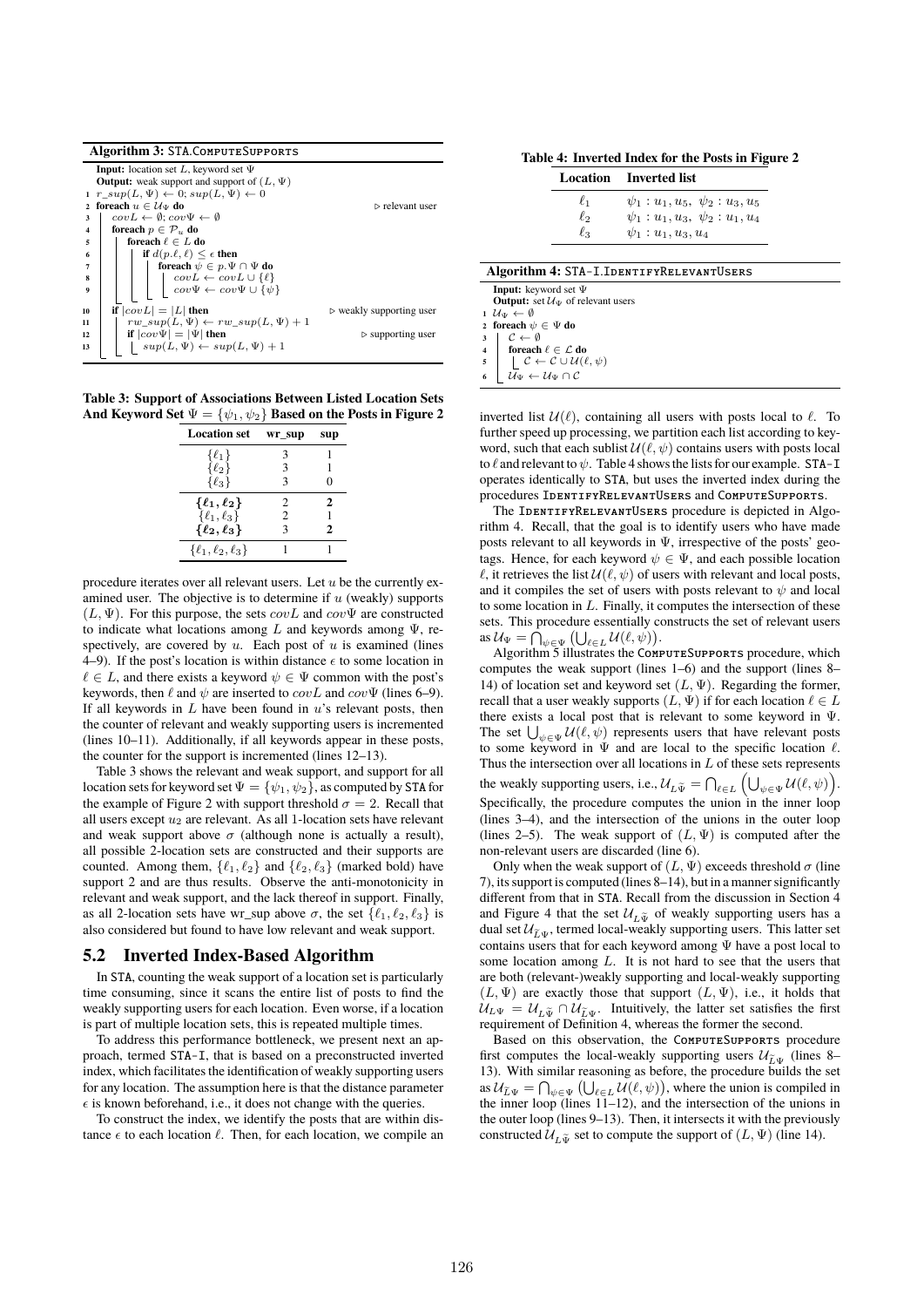| Algorithm 5: STA-I.ComputeSupports                                                                                                                                                                        |  |
|-----------------------------------------------------------------------------------------------------------------------------------------------------------------------------------------------------------|--|
| <b>Input:</b> location set L, keyword set $\Psi$                                                                                                                                                          |  |
| <b>Output:</b> weak support and support of $(L, \Psi)$                                                                                                                                                    |  |
| $\triangleright$ construct set $\mathcal{U}_{\tau,\tilde{x}}$ of (relevant-)weakly supporting users                                                                                                       |  |
| $1 \mathcal{U}_{\tau \tilde{\pi}_{t}} \leftarrow \emptyset$                                                                                                                                               |  |
| 2 foreach $\ell \in L$ do                                                                                                                                                                                 |  |
|                                                                                                                                                                                                           |  |
| $\begin{array}{c c} \mathbf{3} & \mathcal{A} \leftarrow \emptyset \text{ for each } \psi \in \Psi \text{ do} \\ \mathbf{4} & \mathcal{L} \leftarrow \mathcal{A} \cup \mathcal{U}(\ell, \psi) \end{array}$ |  |
| $\mathcal{U}_{I,\tilde{x}_{I}} \leftarrow \mathcal{U}_{I,\tilde{x}_{I}} \cap \mathcal{A}$<br>5                                                                                                            |  |
| 6 $rw\_sup(L, \Psi) \leftarrow  \mathcal{U}_{\tau, \tilde{\pi}} \cap \mathcal{U}_{\Psi} $                                                                                                                 |  |
| 7 if $rw \, \, sup(L, \Psi) < \sigma$ then return                                                                                                                                                         |  |
| $\triangleright$ construct set $\mathcal{U}_{\tilde{L},\tilde{W}}$ of local-weakly supporting users                                                                                                       |  |
| 8 $\mathcal{U}_{\tilde{r},\tilde{u}} \leftarrow \emptyset$                                                                                                                                                |  |
| foreach $\psi \in \Psi$ do<br>9                                                                                                                                                                           |  |
| $B \leftarrow \emptyset$<br>10                                                                                                                                                                            |  |
| 11   foreach $\ell \in L$ do                                                                                                                                                                              |  |
| 12   $\beta \leftarrow \beta \cup \mathcal{U}(\ell, \psi)$                                                                                                                                                |  |
| $  \mathcal{U}_{\tilde{L},\tilde{W}} \leftarrow \mathcal{U}_{\tilde{L},\tilde{W}} \cap \mathcal{B}$<br>13                                                                                                 |  |
| 14 $sup(L, \Psi) \leftarrow  U_{L, \tilde{\Psi}} \cap U_{\tilde{L}, \Psi} $                                                                                                                               |  |

#### 5.3 Spatio-Textual Index-Based Algorithm

Although precomputing the inverted index reduces dramatically the cost of calculating the weak support of a location set, it cannot handle different values of the distance parameter  $\epsilon$ . Next, we present an alternative approach to accelerating weak support calculations based on spatio-textual indices. Instead of relying on precomputed static lists, we dynamically compile the information needed from the index. We first present a generic approach that works with the majority of existing spatio-textual indices, and then we consider a particular index and propose further optimizations.

#### *5.3.1 Generic Algorithm*

We adapt the basic Apriori-like algorithm assuming the availability of a spatio-textual index which can process spatio-textual range queries with OR semantics. The latter specify a spatial range  $R$ and a set of keywords  $\Psi$ , and seek all spatio-textual objects whose location is inside  $R$  and contain at least one of the keywords in  $\Psi$ .

We next describe the STA-ST algorithm which operates on top of such a general-purpose spatio-textual index. It operates similarly to STA, with the difference that procedure ComputeSupports is implemented in an index-aware manner, as outlined in Algorithm 6. It first constructs the set  $\mathcal{U}_{L\tilde{\Psi}}$  of weakly supporting users, and then determines the support of  $(L, \Psi)$ . To build  $\mathcal{U}_{L\tilde{\Psi}}$ , it issues a spatiotextual range query with parameters the disc  $(\ell, \epsilon)$  of radius  $\epsilon$  around each location  $\ell \in L$  and keyword set  $\Psi$  (lines 2–9). For a specific location  $\ell$ , the results (set of posts) are stored in  $\mathcal{P}_{\ell}$  (line 4). Then, it scans the results and inserts into a temporary variable  $A$  each encountered user  $p.u$  (line 8). In addition, it associates with each user a bitmap  $p.u.cov\Psi$  indicating which query keywords appear in her posts (lines 6–7); this information is later used to determine if the user supports  $(L, \Psi)$ . Once all users with posts local to  $\ell$  and relevant to  $\Psi$  have been identified in A, they are merged with the ones for previously examined locations (line 9). Eventually,  $\mathcal{U}_{\tau \tilde{w}}$ contains users with posts local to *every* location in L and relevant to at least one keyword in  $\Psi$ , i.e., the users weakly supporting  $(L, \Psi)$ .

To compute the weak support among relevant users, the procedure takes the intersection of  $\mathcal{U}_{L\tilde{\Psi}}$  with the known set  $\mathcal{U}_{\Psi}$  of relevant users (line 10). If the weak support is lower than the threshold, the algorithm returns (line 11). Otherwise it computes the support by examining whether each user has covered all query keywords (lines 13–15); this is determined directly from bitmaps  $p.u.cov\Psi$ .

#### *5.3.2 Optimized Algorithm*

Next, we focus on a specific spatio-textual index,  $I^3$  [22], which we adapt to devise an even more efficient algorithm.

#### **Algorithm 6:** STA-ST.ComputeSupports

**Input:** location set L, keyword set Ψ **Output:** weak support and support of  $(L, \Psi)$ 1  $U_{L\tilde{\Psi}} \leftarrow \emptyset$ <br>2 foreach  $\ell \in$ **foreach**  $\ell \in L$  **do**  $\begin{array}{c|c}\n\mathbf{3} & \mathcal{A} \leftarrow \emptyset \\
\mathcal{P}_{\ell} \leftarrow \texttt{ST-RANGE}((\ell, \epsilon), \Psi)\n\end{array}$  $\mathbf{5}$  **foreach**  $p \in \mathcal{P}_{\ell}$  **do foreach**  $\psi \in p \Psi \cap \Psi$  **do**  $\vert p.u.cov \Psi \leftarrow p.u.cov \Psi \cup {\psi}$  $\overleftarrow{A} \leftarrow \mathcal{A} \cup p.u$ **9**  $\bigcup \overline{\mathcal{U}}_{L\tilde{\Psi}} \leftarrow \mathcal{U}_{L\tilde{\Psi}} \cap \mathcal{A}$ <br> **10**  $rw \sup(L, \Psi) \leftarrow |\mathcal{U}|$  $rw\_sup(L, \Psi) \leftarrow |\mathcal{U}_{L \tilde{\Psi}} \cap \mathcal{U}_{\psi}|$ **11 if**  $rw\_sup(L, \Psi) < \sigma$  **then return** 12  $sup(L, \Psi) \leftarrow 0$ **13 foreach**  $u \in \mathcal{U}_{L,\tilde{\Psi}}$  **do**<br> **14 d if**  $|u.cov\Psi| = |\Psi|$  **then 15**  $\left| \quad sup(L, \Psi) \leftarrow sup(L, \Psi) + 1 \right|$ 

We first elaborate on the index structure. For our purposes, the  $I<sup>3</sup>$ index can be seen as a quadtree that hierarchically partitions the spatial domain. Each node corresponds to a specific rectangular region, and points to its four children corresponding to the quadrants of the region. Leaf nodes point to disk pages containing the actual posts grouped by keyword. We associate with each node some additional aggregate information. Specifically, for each keyword  $\psi$ , we store the number of users with relevant posts that are contained within the subtree rooted at this node N. We denote this by  $N.count(\psi)$ .

STA-STO differs from STA-ST in the first iteration of the main Apriori loop (lines 4–12 of Algorithm 1 for  $i = 1$ ). Instead of computing the weak support (and support) of every location, it uses the index to identify locations with potentially high weak support, eliminating groups of locations with weak support less than  $\sigma$ . To achieve this, it executes a best-first search (bfs) traversal [9], performing a simple test at each node to decide whether to continue in its subtree. Intuitively, we wish to terminate bfs when no location in the subtree can have weak support greater than  $\sigma$ .

Let  $Q$  be the priority queue implementing bfs. For each node  $N$ entering Q, the algorithm computes  $a(N) = \sum_{\psi \in \Psi} N.count(\psi)$ , and uses it as the queue's priority key. At each iteration, the node N in Q with the largest  $a(N)$  value is removed. If  $a(N)$  is greater than or equal to  $\sigma$ , there may exist some location in the subtree of N with weak support greater than  $\sigma$ . Otherwise, a safe conclusion cannot be drawn. Hence, the algorithm calculates an additional value  $b(N)$ for this node, which is an upper bound on the weak support of any location within N. Clearly, if  $b(N) < \sigma$ , the node contains no useful locations and can be pruned. Such pruned nodes, along with their  $a()$  values, are maintained in a deleted list  $D$ , which serves in the calculation of  $b()$  values as explained next. For node N, its  $b(N)$ value is the sum of  $a()$  values for all nodes that are in  $Q$  or in  $D$  and that are within distance  $\epsilon$  to N. An important observation here is that, due to the bfs traversal and the index structure, nodes in  $Q \cup D$ do not spatially overlap and hence  $b(N)$  does not double count posts. To summarize, STA-STO first makes the quick  $a(N) \ge \sigma$ test, and only if this fails does it compute  $b(N)$  and makes the more expensive  $b(N) \geq \sigma$  test. If the latter fails too, the node definitely cannot contain a location set with weak support greater than  $\sigma$ .

For each location dequeued in the bfs traversal, STA-STO invokes the STA-ST.ComputeSupport procedure as described in the previous section, to determine its exact weak support and its support. Compared to it, the benefit is that STA-STO executes the procedure only for promising locations instead of every possible location.

## 6. FINDING TOP-K ASSOCIATIONS

Next, we present algorithms for Problem 2. We start with a basic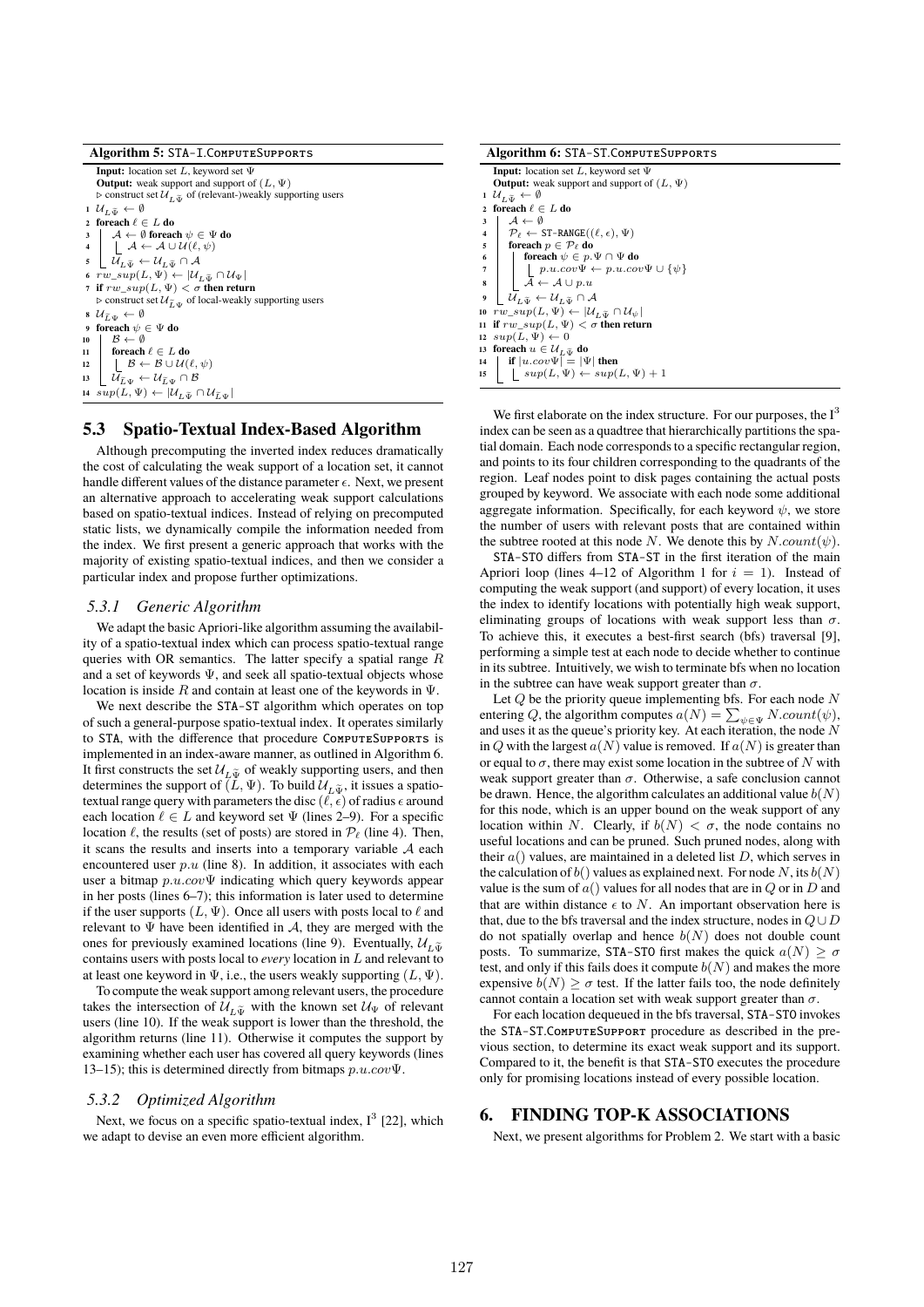| Algorithm 7: Algorithm $K-STA$                                                                   |
|--------------------------------------------------------------------------------------------------|
| <b>Input:</b> keyword set $\Psi$ , maximum cardinality m, number of results k                    |
| <b>Output:</b> result set $\mathcal{R}^k$ containing top- $k$ location sets with highest support |
| $1 \sigma \leftarrow$ DETERMINESUPPORTTHRESHOLD $(\Psi, k)$                                      |
| 2 $\mathcal{R}^{\sigma} \leftarrow \text{STA}(\Psi, m, \sigma)$                                  |
| $3 \mathcal{R}^k \leftarrow k$ location sets from $\mathcal{R}^{\sigma}$ with highest support    |

approach, and then discuss more efficient index-based techniques.

#### 6.1 Basic Algorithm

In Problem 2, we seek the top- $k$  location sets with the highest support, instead of setting a specific support threshold. However, a support threshold is needed in order to apply an Apriori-like method; thus, we explain how such a threshold can be computed. If we pick any set of  $k$  distinct location sets and compute their supports, then the minimum value among those can serve as the support threshold  $\sigma$ ; clearly, any other set with support lower than this cannot be in the result. The challenge is to construct initial location sets with high support so that the starting value of  $\sigma$  is effectively high.

Algorithm 7 outlines the generic method  $\kappa$ -STA implementing this simple idea. First, procedure DETERMINESUPPORTTHRESHOLD is invoked to obtain an appropriate lower bound  $\sigma$  on the support of the top-k set. Given  $\sigma$ , it invokes the STA algorithm to derive all location sets with support above  $\sigma$ . Finally, among the returned location sets, it returns the k with the highest support.

Regarding the DETERMINESUPPORTTHRESHOLD procedure, the main idea is to construct at least  $k$  distinct location sets that cover all keywords  $\Psi$ . Suppose that for each keyword  $\psi \in \Psi$  we have determined  $k(\psi)$  distinct locations with local posts relevant to  $\psi$ . Combining these  $k(\psi)$  distinct locations for each keyword, we can construct distinct location sets. Note that a necessary condition to obtain  $k$  location sets is  $\prod_{\psi \in \Psi} k(\psi) \geq k.$ 

Following this process, a heuristic for obtaining combinations with high support is to start with locations that are popular, i.e., have high weak support. In the absence of any index, procedure DetermineSupportThreshold iterates over the set of posts lists  $\mathcal{P}_u$ , skipping users that do not have relevant posts to each  $\psi$ . For the rest, the locations of the relevant posts to each  $\psi$  are noted. In addition, a counter for the weak support of each location is maintained. After a sufficient number of locations for each keyword are seen, the procedure terminates. For each keyword, the locations with the highest weak support are chosen and combined. The support of each set is computed by COMPUTESUPPORTS, and the k-th highest among these values is set as the support threshold  $\sigma$ .

## 6.2 Index-Based Algorithms

#### *6.2.1 Inverted Index*

When an inverted index from locations to users with local posts is available, DetermineSupportThreshold collects locations with local posts relevant to each keyword in  $\Psi$  in a different manner. It first computes the weak support of every location by invoking ComputeSupports. Note that this has to be executed anyway when we later invoke the STA-I algorithm irrespective of the support threshold  $\sigma$ . Then, it examines locations in descending order of their weak support. For each location  $\ell$ , the procedure checks the inverted list and associates the location with each keyword in Ψ for which a local and relevant post exists. Similar to the basic algorithm, once a sufficient number of locations per keyword are seen, location sets are generated and their support is computed.

#### *6.2.2 Spatio-Textual Index*

In a generic spatio-textual index, DETERMINESUPPORTTHRESHOLD

**Table 5: Dataset Characteristics**

| <b>Dataset</b> | photos           |        |         | Num. of Num. of Num. of Avg. num. of Avg. num. of Num. of<br>users distinct tags tags per photo tags per user locations |      |        |
|----------------|------------------|--------|---------|-------------------------------------------------------------------------------------------------------------------------|------|--------|
|                | London 1,129,927 | 16.171 | 266,495 | 8.1                                                                                                                     | 61.2 | 48.547 |
| Berlin         | 275.285          | 7.044  | 88.783  | 8.1                                                                                                                     | 39.4 | 21.427 |
| Paris          | 549.484          | 11.776 | 122,998 | 7.8                                                                                                                     | 38.8 | 38.358 |

operates identically to the basic algorithm with the exception that the ComputeSupports procedure is index-aware. When the augmented I<sup>3</sup> index is used, a different process is followed. Procedure DetermineSupportThreshold first performs a best-first search traversal similar to that described in Section 5.3.2. The difference is that initially there is no support threshold, and thus the  $b()$  values need not be computed. Moreover, the traversal is progressive, meaning that at each step the next location with potentially high weak support is identified. For each such location, its local posts are retrieved (using the index) and it is marked for the keywords that appear in these posts. As before, once a sufficient number of locations per keyword are seen, the support threshold is computed.

#### 7. EXPERIMENTAL EVALUATION

In this section, we present an experimental evaluation of our approach using real-world datasets comprising geolocated Flickr photos. We first describe our experimental setup, outlining the datasets and the queries used in the experiments, and then we report and discuss the results.

## 7.1 Datasets

In our experiments, we have used geolocated photos from Flickr, extracted from a large-scale dataset that is provided publicly by Yahoo! for research purposes [18]. Specifically, we compiled datasets for the cities of London, Berlin and Paris. For each dataset, Table 5 lists the number of photos, users, and distinct keywords contained in it, as well as the average number of keywords per photo and distinct keywords per user. As a database of locations, we used POIs collected from the Foursquare API1. The number of distinct locations per city is also shown in Table 5.

To construct a keyword set that is used to search for socio-textual associations, we followed the process described next. First, for each dataset, we retrieved the 100 most frequent keywords, where the frequency of a keyword was measured by the number of users having photos with it. From those, we manually picked a set of 30 keywords, removing more generic ones, such as *"london"*, *"england"*, *"uk"*, *"iphone"*, *"canon"*, etc. The top 10 selected keywords for each city are listed in Table 6, showing also the number of users with relevant posts to each one. Then, we combined these popular keywords to create keyword sets of cardinality up to 4. For each case, we selected the top 20 combinations according to the number of users having photos with those tags. Table 7 lists the first 5 among these 20 combinations for each case. In all reported experiments, we set the value of the spatial distance threshold parameter  $\epsilon$ , used to associate photos to locations, to 100 meters.

#### 7.2 Indicative Result

Figure 5 shows an example of the socio-textual associations our methodology discovers. In particular, we look for locations that are strongly associated with the keyword set  $\Psi = \{$  "london eye", *"thames"*}. The depicted green (resp., purple) points denote the locations of photos that contain the keyword *"thames"* (resp., *"london eye"*) and belong to relevant users, i.e., they have also posted photos containing the other keyword *"london eye"* (resp., *"thames"*).

<sup>1</sup> https://developer.foursquare.com/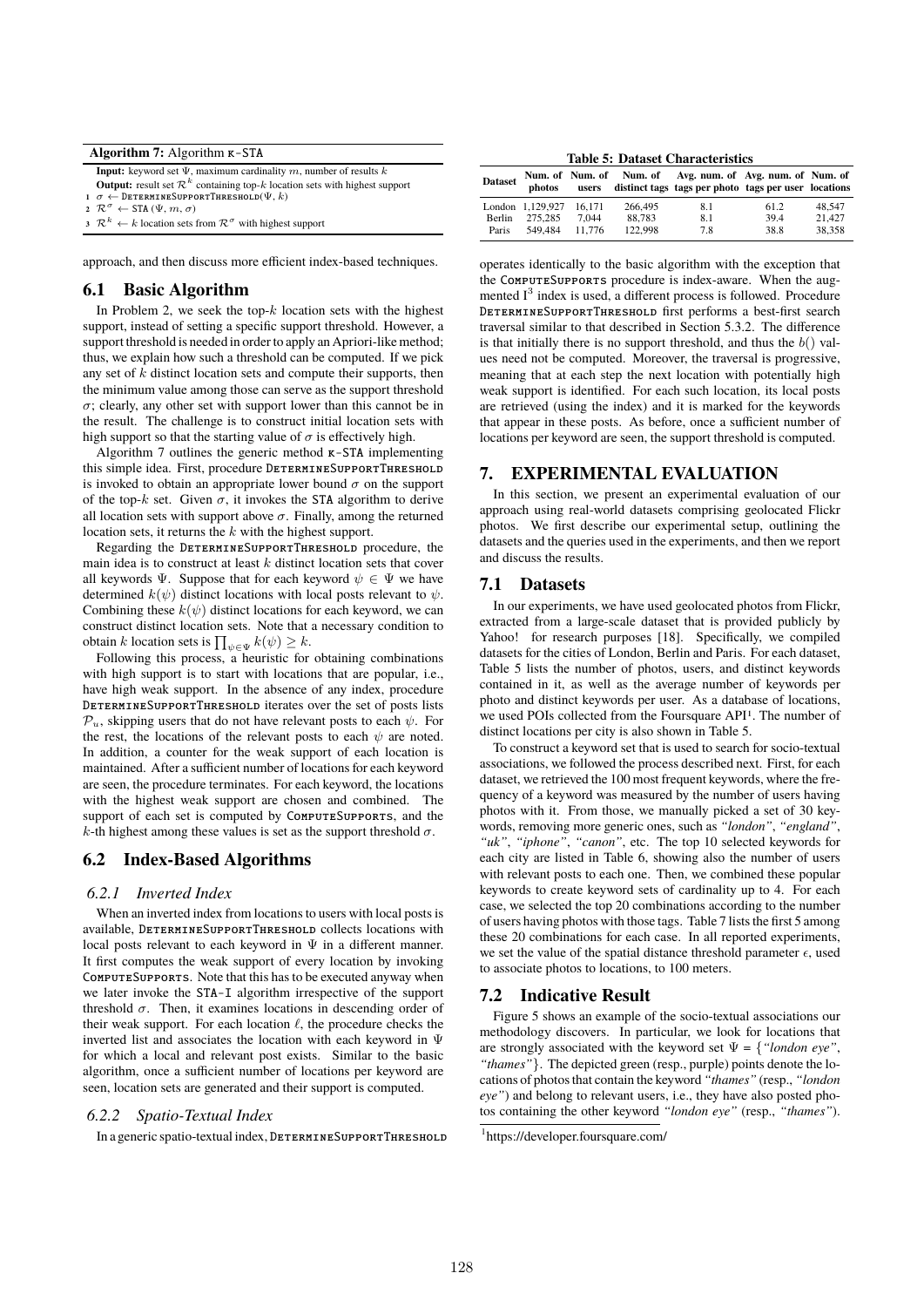**Table 6: Most Popular Keywords**

| London                | Berlin               | Paris               |
|-----------------------|----------------------|---------------------|
| thames $(2752)$       | reichstag $(876)$    | louvre (2287)       |
| park (1738)           | fernsehturm (774)    | eiffel+tower (1742) |
| $london+eye(1730)$    | architecture (716)   | seine (1488)        |
| $big+ben(1698)$       | alexanderplatz (713) | notre+dame (1244)   |
| westminster (1543)    | wall (684)           | street $(1194)$     |
| architecture (1519)   | graffiti $(575)$     | montmartre (1184)   |
| museum $(1386)$       | street $(562)$       | architecture (1136) |
| art (1319)            | art $(543)$          | museum $(1022)$     |
| tower+bridge $(1276)$ | museum $(526)$       | church (980)        |
| statue $(1178)$       | spree $(492)$        | art (970)           |



**Figure 5: Indicative example for London with** Ψ **=** {london eye**,** thames}**.**

We can see that photos about *"thames"* are spread along the entire length of the river Thames. On the other hand, although London Eye has a specific location, due to its high visibility relevant photos can be found at various other locations, e.g., in and around St. James Park. Nevertheless, since London Eye happens to be located at the bank of river Thames, the regions covered by the respective sets of relevant photos have a high overlap. In fact, the single location drawn as a star in this overlap has the strongest association with the keyword set. In this case, there exists a singleton location set that covers both keywords and has the highest support in the data.

## 7.3 Comparison with Other Association Types

As already explained (see Sections 1 and 2), there exist various approaches that discover different associations between locations and a given set of keywords. Hence, the purpose of our next experiment was to investigate whether the location sets returned by our approach (STA) are significantly different from those returned by other works, collective spatial keywords (CSK) and aggregate popularity (AP). We note that we cannot compare with approaches that discover location patterns (LP) as they ignore textual information.

To that end, we computed the top 10 results for STA, AP, and CSK, with respect to the keyword sets we compiled for the three datasets of London, Berlin, and Paris. Then, we computed the Jaccard similarity of the result sets of CSK and AP to ours. This measures the overlap in the query results, i.e., how many location sets STA and either CSK or AP return in common.

The results of this experiment are presented in Table 8. The results are averaged across queries with the same keyword set cardinality. As can be observed, the Jaccard similarity scores are very low in all cases, with values not exceeding 0.3. The highest scores are observed for queries with 2 keywords, where fewer possible location combinations exist. In those queries, on average, around



**Figure 6: Scatter plot where data points correspond to experiments with distinct keyword sets; the x axis indicates the number of associations above the support threshold, and the y axis indicates the highest support among the associations.**

2 or 3 of the top 10 location sets discovered by STA are common with those appearing in the results of AP or CSK. The degree of overlap drops even lower when the cardinality of the keyword set increases, allowing for a significantly larger number of candidate location sets. In those cases, often there is only one or zero results in common. This outcome is consistent across the three datasets.

These results show that STA constitutes a novel and distinct criterion for discovering interesting socio-textual associations among locations, which cannot be replicated by existing approaches.

## 7.4 Number of Discovered Associations and Maximum Support

Another aspect to investigate is the distribution of the number of results (associations found) and the support scores for different keyword set cardinalities. To that end, we computed the results for all keyword sets described in Section 7.1, i.e., 60 sets for each dataset, with cardinality  $|\Psi| \in [2, 4]$ . For each keyword set of the respective dataset, we measured the number of results and the support of the top result. The results of this experiment are shown in Figure 6. We only present results for London; the other two datasets exhibited a similar pattern, and are hence omitted. In this result, the support threshold parameter was set  $\sigma = 0.1\%$  of the total number of users in the London dataset. Note that the value of the support threshold affects both the execution time and the number of results to be found. On the one hand, if the threshold is set too low, an excessive number of results may be returned, and the execution time may also be too high, since only few combinations can be pruned; on the other hand, setting the support threshold too high may return no results. Thus, the above value was selected experimentally according to this trade-off.

We notice the following trend in the results. Having only two keywords tends to produce results with high support (e.g., up to around 3% of the total number of users). As the number of keywords increases to 3 or 4, the maximum support among the returned results reduces significantly, dropping close to the support threshold; however, the number of returned results becomes much higher. This is an effect of the fact that, as explained in Section 4, the anti-monotonicity property does not hold in our problem.

#### 7.5 Evaluation Time

Finally, we evaluate the efficiency of our proposed algorithms. In this experiment, we used the same keyword sets as above.

First, we compare the execution time of the three algorithms, STA-I, STA-ST and STA-STO, while varying the support threshold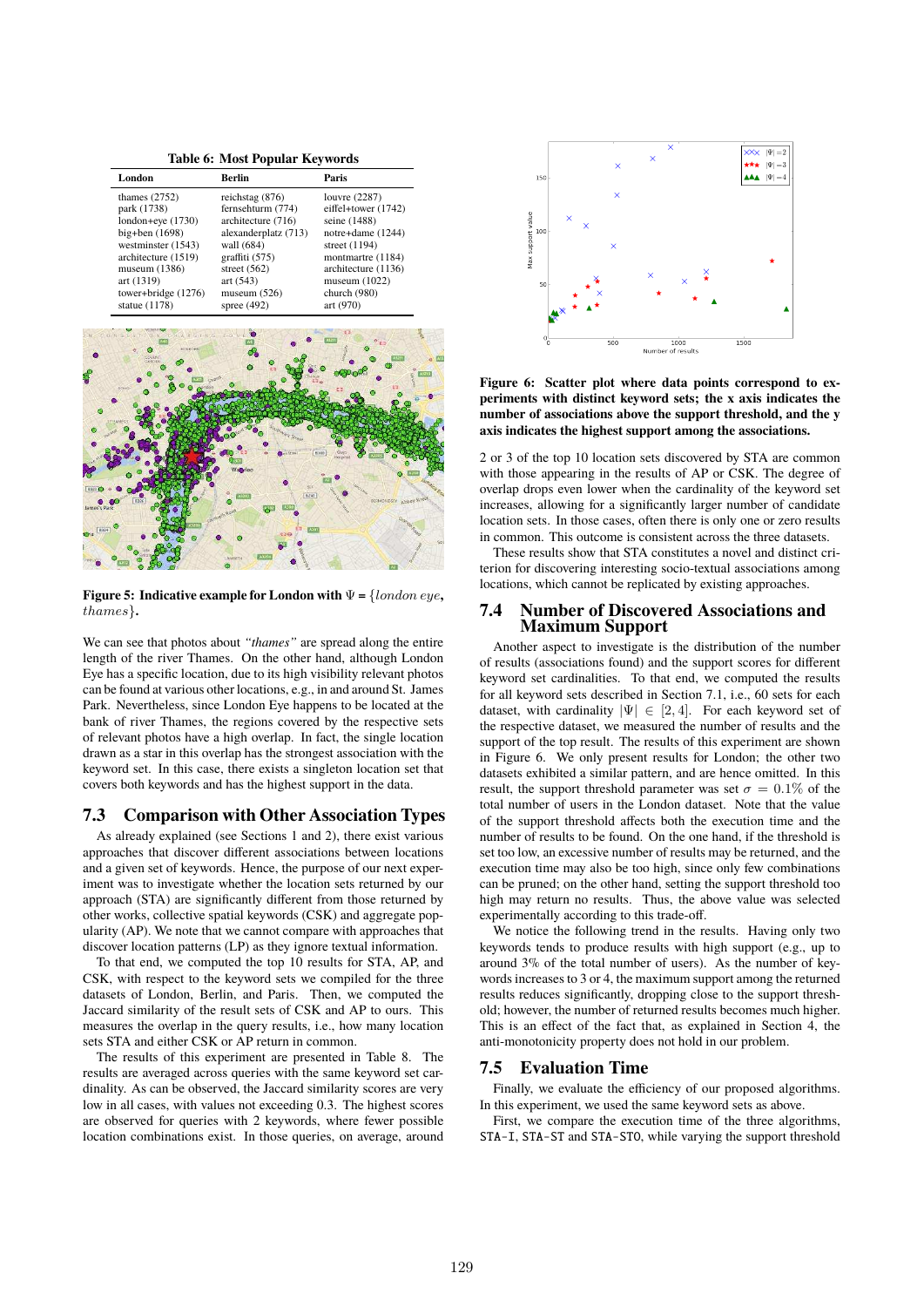#### **Table 7: Most Popular Keyword Sets**

| $ \Psi $ | London                                                                                                                                                                                                                                                                                       |
|----------|----------------------------------------------------------------------------------------------------------------------------------------------------------------------------------------------------------------------------------------------------------------------------------------------|
|          | london+eye, thames (922); big+ben, london+eye (908); thames, westminster (898); park, thames (880); big+ben, thames (846)                                                                                                                                                                    |
|          | big+ben, london+eye, thames (557); big+ben, thames, westminster (497); big+ben, london+eye, westminster (472); london+eye, thames, westminster (464); park, thames,<br>westminster $(440)$                                                                                                   |
| 4        | big+ben, london+eye, thames, westminster (358); big+ben, london+eye, thames, tower+bridge (293); art, green, park, thames (258); green, park, thames, trees (257); park,<br>statue, thames, westminster (257)                                                                                |
|          | <b>Berlin</b>                                                                                                                                                                                                                                                                                |
|          | alexanderplatz, fernsehturm (404); fernsehturm, reichstag (320); alexanderplatz, reichstag (253); reichstag, wall (249); fernsehturm, spree (248)                                                                                                                                            |
|          | alexanderplatz, fernsehturm, reichstag (192); alexanderplatz, fernsehturm, spree (166); alexanderplatz, fernsehturm, wall (145); brandenburger+tor, fernsehturm, reichstag<br>$(144)$ ; fernsehturm, reichstag, spree $(142)$                                                                |
| 4        | alexanderplatz, fernsehturm, reichstag, spree (106); alexanderplatz, brandenburger+tor, fernsehturm, reichstag (96); alexanderplatz, fernsehturm, reichstag, wall (95);<br>alexanderplatz, fernsehturm, potsdamer+platz, reichstag (90); alexanderplatz, fernsehturm, museum, reichstag (82) |
|          | Paris                                                                                                                                                                                                                                                                                        |
|          | eiffel+tower, louvre (777); louvre, seine (745); louvre, museum (706); louvre, notre+dame (691); eiffel+tower, notre+dame (606)                                                                                                                                                              |

3 eiffel+tower, louvre, notre+dame (415); eiffel+tower, louvre, seine (343); louvre, notre+dame, seine (339); louvre, river, seine (327); arc+de+triomphe, eiffel+tower, louvre (324)

4 eiffel+tower, louvre, notre+dame, seine (215); bridge, louvre, river, seine (209); arc+de+triomphe, eiffel+tower, louvre, notre+dame (208); louvre, museum, river, seine (189); bridge, river, seine, street (187)

**Table 8: Degree of Overlap Between the Associations Discovered by STA and those of Existing Approaches**

|        | London |                | Berlin |                | Paris |      |
|--------|--------|----------------|--------|----------------|-------|------|
| $\Psi$ | АP     | $\mathbf{CSK}$ | AP     | $\mathbf{CSK}$ | AP    | CSK  |
| 2      | 0.22   | 0.24           | 0.28   | 0.30           | 0.20  | 0.14 |
| 3      | 0.17   | 0.04           | 0.09   | 0.07           | 0.08  | 0.03 |
| 4      | 014    | 0.03           | 0.01   | 0.04           | 0.00  | 0.00 |

**Table 9: Ratio of Number of Location Sets with Support Above Threshold over Number of Location Sets with Weak Support Above Threshold;**  $\sigma = 0.2\%$ 

| $ \Psi $       | London | Berlin   | Paris  |  |  |
|----------------|--------|----------|--------|--|--|
| $\mathfrak{D}$ | 13.29% | 23.80%   | 25.98% |  |  |
| 3              | 1.35%  | $1.09\%$ | 3.85%  |  |  |
| Δ              | 0.01%  | $0.00\%$ | 0.36%  |  |  |
|                |        |          |        |  |  |

parameter  $\sigma$ , which is a percentage of the number of users in each dataset. Note that the basic STA method was at least an order of magnitude slower than all other methods and is thus omitted from all plots. Moreover, we include STA-ST in the comparison, in order to assess the benefits resulting by the STA-STO optimizations. The results are presented in Figures 7 and 8, for 2 and 4 keywords, respectively; results for  $|\Psi| = 3$  are similar and are omitted.

As the support threshold increases, the performance of all methods improves because fewer location sets survive the pruning. This is apparent in Paris, but not so much in London and Berlin for the specific range of support values depicted. Clearly, STA-I achieves the best performance. This is not surprising, since exploiting the preconstructed inverted index saves a substantial amount of the execution time during evaluation. It is worth noticing, however, that STA-STO is also very efficient, achieving competitive execution times compared to STA-I. In fact, this is not a merit of the spatio-textual index per se, but rather a result of the proposed optimizations; indeed, the execution times of the generic STA-ST are higher by an order of magnitude. The results appear to be consistent across the different datasets and for different number of keywords.

Table 9 quantifies the number of location sets (or associations) discovered that have weak support above but actual support below the threshold, which was set to  $\sigma = 0.2\%$ . For example, in London for  $\Psi = 2$ , we have that 13.29% of the location sets considered are actual results. As the keyword cardinality increases, the ratio decreases dramatically, because it becomes harder for location sets with weak support above the threshold to also cover all keywords.

Finally, we evaluate the performance of the algorithms for the

top- $k$  version of the problem. The results are presented in Figure 9 for  $|\Psi| = 3$ . A similar outcome is observed, with  $\kappa$ -STA-I outperforming k-STA-STO in all cases. For both algorithms, the execution time tends to increase with  $k$  as more results are requested.

## 8. CONCLUSIONS

In this paper, we have addressed the problem of finding socially and textually associated location sets from user trails on the Web. We have formally defined the problem and studied its characteristics. Based on this, we have proposed a general approach for addressing the problem, which we have elaborated to derive three algorithms based on different indices. Furthermore, we have extended our approach to address also the top-k variant of the problem. The proposed methods have been evaluated experimentally using geotagged Flickr photos in three different cities.

## Acknowledgements

This work was partially supported by the EU Project City.Risks (H2020-FCT-2014-653747).

## 9. REFERENCES

- [1] R. Agrawal and R. Srikant. Fast algorithms for mining association rules in large databases. In *VLDB*, pages 487–499, 1994.
- [2] M. Becker, P. Singer, F. Lemmerich, A. Hotho, D. Helic, and M. Strohmaier. Photowalking the city: Comparing hypotheses about urban photo trails on Flickr. In *SocInfo*, pages 227–244, 2015.
- [3] G. Cai, C. Hio, L. Bermingham, K. Lee, and I. Lee. Mining frequent trajectory patterns and regions-of-interest from Flickr photos. In *HICSS*, pages 1454–1463, 2014.
- [4] X. Cao, G. Cong, C. S. Jensen, and B. C. Ooi. Collective spatial keyword querying. In *SIGMOD*, pages 373–384, 2011.
- [5] L. Chen, G. Cong, C. S. Jensen, and D. Wu. Spatial keyword query processing: An experimental evaluation. *PVLDB*, 6(3):217–228, 2013.
- [6] M. D. Choudhury, M. Feldman, S. Amer-Yahia, N. Golbandi, R. Lempel, and C. Yu. Automatic construction of travel itineraries using social breadcrumbs. In *HT*, pages 35–44, 2010.
- [7] M. Christoforaki, J. He, C. Dimopoulos, A. Markowetz, and T. Suel. Text vs. space: efficient geo-search query processing. In *CIKM*, pages 423–432, 2011.
- [8] C. Dwork, R. Kumar, M. Naor, and D. Sivakumar. Rank aggregation methods for the web. In *WWW*, pages 613–622, 2001.
- [9] G. R. Hjaltason and H. Samet. Distance browsing in spatial databases. *ACM TODS*, 24(2):265–318, 1999.